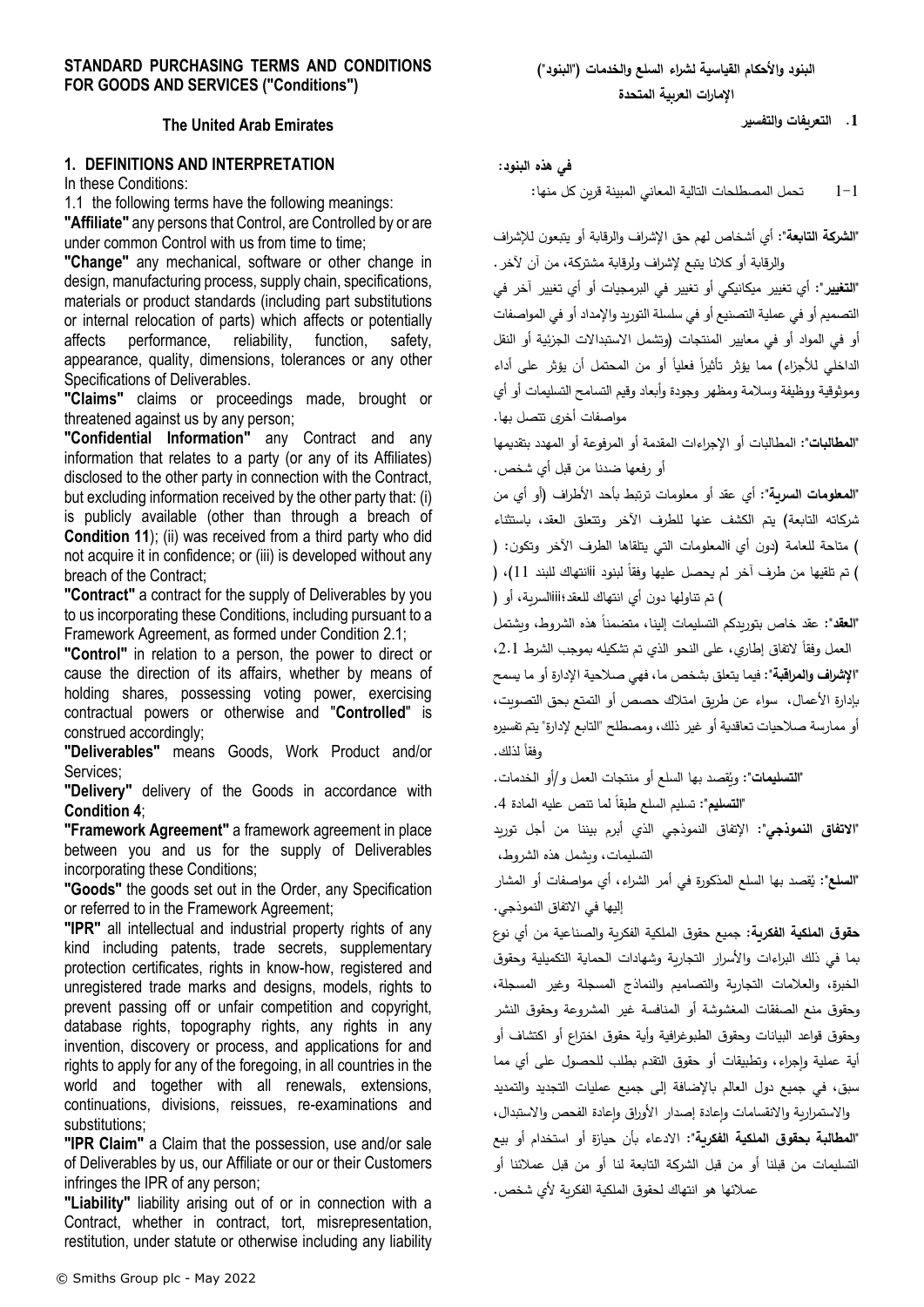under an indemnity contained in a Contract and/or arising from a breach of, failure to perform, or delay in performing any of a party's obligations under a Contract, howsoever caused including if by negligence;

**"Losses"** all losses, liabilities, costs, demands, damages and expenses that are or will be incurred by us or our Affiliates including in respect of any Claims, including IPR Claims;

**"Order"** our written acceptance of your quotation for the supply of Deliverables to us AND/OR any purchase order submitted by us to you for Deliverables;

**"Price"** (i) the lower of the price for the Deliverables set out in the Order and your price for the Deliverables in force at the time of Delivery of Goods or completion of Services; or (ii) where there is a Framework Agreement in place, the price for the Deliverables as set out in the Framework Agreement;

"**Services**" the services set out in the Order or any Specification or referred to in the Framework Agreement;

**"Specification"** the specifications and requirements for the Deliverables set out or referred to in the Order or as defined in the Framework Agreement;

**"we"** or **"us"** or**"our"** the person named as the customer in the Order and/or referred to as "Customer" in a Framework Agreement;

**"Work Product"** any reports, documents, work product or other materials created for us by you, or on your behalf, arising from the Services;

**"you"** the person named as the supplier in the Order and/or referred to as the "Supplier" in a Framework Agreement;

1.2 headings are for ease of reference and do not affect the interpretation of these Conditions;

1.3 references to a "person" include any individual, body corporate, partnership, government authority, agency or department, state or any other entity (in each case whether or not having separate legal personality);

1.4 any words following the words "include", "in particular" or any similar expressions will be construed without limitation and accordingly will not limit the meaning of the words preceding them;

1.5 an obligation on a party to procure or make sure the performance or standing of another person will be construed as a primary obligation of that party; and

1.6 a reference to a statute or statutory provision is a reference to it as amended or re-enacted. A reference to a statute or statutory provision includes all subordinate legislation made under that statute or statutory provision; and

1.7 the English language version of these Conditions is the binding version as between you and us. Any translation has been prepared for convenience only. In the event of any conflict, ambiguity or inconsistency between the English language version of these Conditions and any translated version, the English language version shall prevail.

**"المسؤولية"**: المسؤولية الناشئة عن العقد أو فيما يتعلق به، سواء كانت مسؤولية تعاقدية أو تقصيرية أو عن تحريف أو إرجاع الممتلكات بموجب القانون أو بأي شكل آخر بما في ذلك أي مسؤولية تعويضية واردة في العقد و/أو أي خالفات ناشئة عن انتهاك أو عدم تنفيذ أو تأخير في تنفيذ أي من التزامات أحد الأطراف بموجب العقد، مهما كان السبب في حدوث ذلك وإن كان نتيجة اإلهمال،

**"الخسائر"**: جميع الخسائر وااللتزامات والتكاليف والطلبات والخسائر والمصروفات التي نتحملها أو سوف نتحملها نحن أو شركاتنا التابعة، بما في ذلك الخاصة بأي مطالبات، ومن بينها المطالبات المتعلقة بحقوق الملكية الفكرية،

**"أمر الشراء"**: موافقتنا الكتابية على عرض أسعاركم لتوريدنا التسليمات و/أو أي أمر شراء قمنا بإرساله إليكم طلبا للتسليمات؛

( سعر التسليمات المذكور في أمر الشراء وسعر التسليمات i**"السعر"**: ) ( سعر iiالمعمول به وقت تسليم السلع أو إنجاز الخدمات، أيهما أقل، أو ) التسليمات المذكور في االتفاق النموذجي، إن وجد.

**"الخدمات"**: الخدمات المذكورة في أمر الشراء أو أي مواصفة أو المشار إليها في االتفاق النموذجي،

**"المواصفات"**: مواصفات التسليمات ومتطلباتها المذكورة أو المشار إليها في أمر الشراء أو حسب التعريف الوارد في االتفاق النموذجي،

<mark>تحن (بصيغة الفاعل أو المفعول أو ضمير الملكية)</mark>": الشخص المعرّف بالعميل في أمر الشراء و/أو المشار إليه بـ"العميل" في االتفاق النموذجي، **"منتجات العمل"**: أي تقارير أو مستندات أو منتجات عمل أو مواد أخرى

تقومون بإعدادها لنا أو تُعد بالنيابة عنكم وتنشأ عن الخدمات،

'**أنتم**": الشخص المعرّف بالمورد في أمر الشراء و/أو المشار إليه بـ"المورد" في االتفاق النموذجي.

- 2-1 أُدرجت العناوين لتيسير الرجوع إليها دون التأثير على تفسير هذه البنود،
- 3–1 الإشارة إلى "الشخص" يشمُل أي فرد أو هيئة مؤسسة أو شراكة أو سلطة حكومية أو وكالة أو إدارة أو كيان رسمي أو أي كيان آخر (سواء كان لأي مما ذكر شخصية قانونية مستقلة أم لا)،
- 4-1 أي كلمة تتبع كلمة ")ت(يتضمن" أو كلمة "على وجه الخصوص" أو أي عبارات مشابهة شوف تُفسَّر دون حصر وبالتالي لن تحد من معنى الكلمات التي تسبقها.
- 5-1 يؤول االلتزام الواقع على كاهل أحد األطراف للحصول أو التأكد من أداء أو وضع أي شخص أخر على أنه التزاما رئيسيا على كاهل ذلك الطرف،
- 6-1 يتم اإلشارة إلى أي تشريع أو حكم قانوني بعد تعديله أو إعادة إصداره. كما تتضن اإلشارة إلى تشريع أو حكم قانوني كل التشريعات الفرعية الصادرة بموجب ذلك التشريع أو الحكم القانوني؛ و
- 7-1 النسخة اإلنجليزية من هذه البنود هي النسخة الملزمة فيما بيننا ولم نعد أي ترجمة إال ألغراض التوضيح فقط، فعند وجود أي تعارض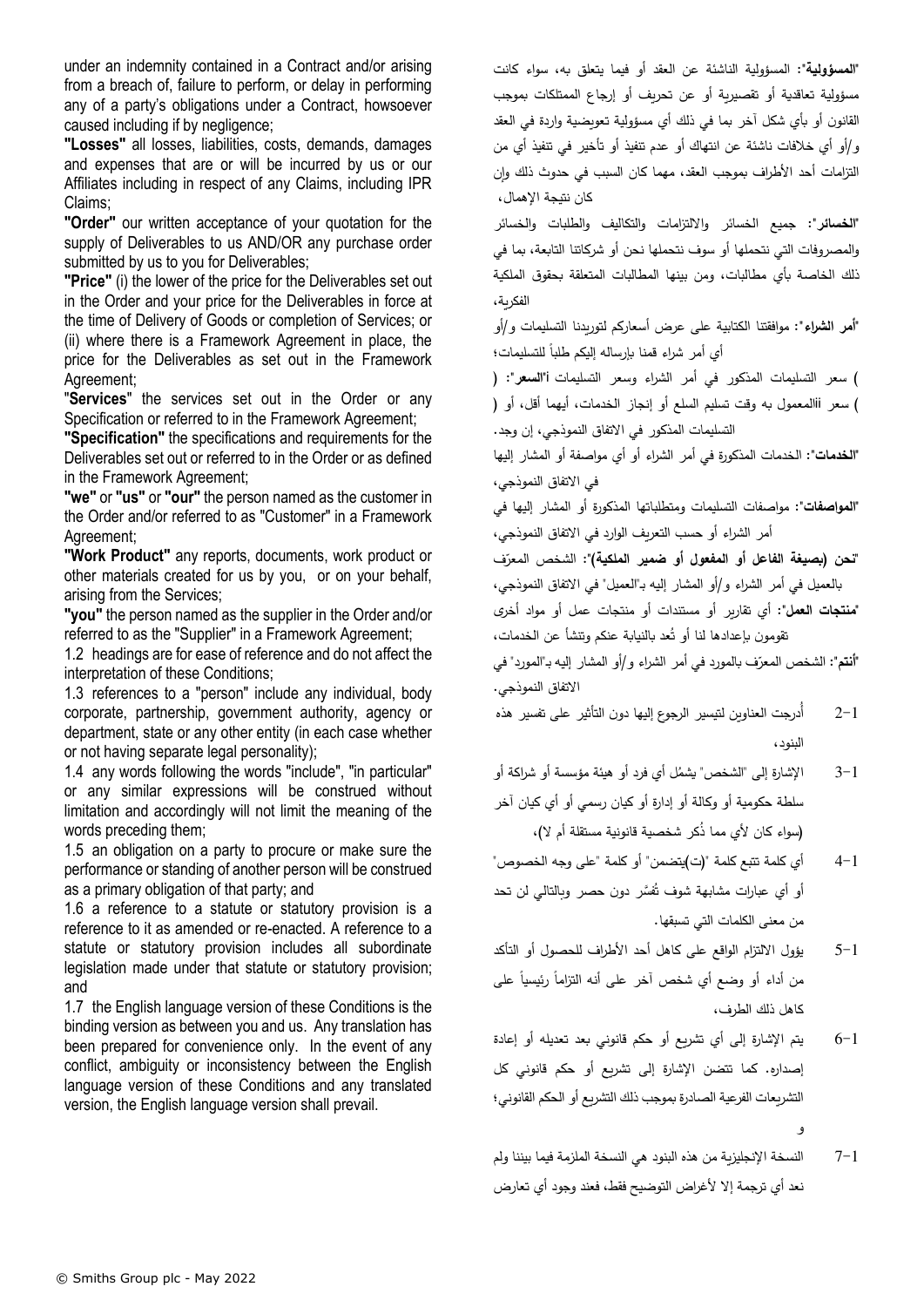أو غموض أو تناقض بين اللغة اإلنجليزية وأي نسخة مترجمة من هذه البنود، يُعمل بالنسخة الصادرة باللغة الإنجليزية.<br>.

#### **.2 صياغة العقد**

- 1–2 يصاغ العقد عند قبولنا لأي عرض أسعار صادر عنكم (شفهيا أو كتابة) بإصدار أمر شراء (سواء كان هناك اتفاقا نموذجيا أم لا) أو عند قيامكم بأي عمل يتسق مع أمر شراء اتسليمات قمنا بإصداره. ونحن غير ملزمين بقبول أي عرض أسعار مقدم من قبلكم.
- 2–2  $\,$  هذه البنود هي الشروط والأحكام الوحيدة التي سنقوم بناءا عليها بشراء التسليمات. يُعمل بها بدلًا عن أي شروط وأحكام قد تسعون لتطبيقها أو قد تكون ضمنية بأي طريقة أخرى بما في ذلك أي شروط أو أحكام مصدق عليها أو محررة أو يشملها عرض أسعاركم أو الإقرار بأمر الشراء أو موقعكم الإلكتروني أو أي مواد بيع أخرى أو أي وسائل أو إشعار الاستلام (شروط وأحكام البيع) وقد تنازلتم عن أي حقوق في االعتماد على أي من شروط وأحكام البيع ً المذكورة. ويمثل تسليم السلع و/أو بدء تقديم الخدمات د ليالً قاطعا على قبولكم لتلك الشروط.
- 3-2 ال يجوز لكم إلغاء أي عقد. ما لم تقوموا بإشعارنا كتابة قبل تقديمنا لأمر شراء لا يمكننا إلغاءه، فيجوز لنا إلغاء أي عقد كليا أو جزئيا في أي وقت قبل تسليم السلع أو إنجاز أداء الخدمات. ال نتحمل ً في هذا الشأن سوى مسؤولية دفع تعويض لكم يكون عادالً ومناسبا عن الأعمال التي تكون قيد التتفيذ عند إلغاء العقد، شريطة أن:
- 1-3-2 ال يتضمن هذا التعويض أي تعويض عن خسارة أرباح أو أي خسائر غير مباشرة أو تابعة، و
- 2–3 $-2$  لم تكن هناك سلعا مصنعة خصيصاً لأجلنا وبمواصفات خاصة بنا، فسوف تقتصر مسؤوليتنا أن ندفع لكم رسوما مناسبة عن إعادة التخزين.
	- **.3 ضبط الجودة واالختبار**
- 1-3 سيشمل أمر الشراء معايير الجودة وبيان ومواصفات التسليمات. اليجب عليكم إحداث أي تغيير في التسليمات دون موافقة مكتوبة سبقة من طرفنا. وسوف تضطلعون بأي تغيير مناسب في ُ م التسليمات بناءا على طلب مقدم من طرفنا. سوف نتفاوض معكم، بنية حسنة، حول تعديل متفق عليه في السعر أو في تاريخ التسليم أو كليهما، نتيجة حدوث تغيير.
- 2-3 ينبغي عليكم االحتفاظ بسجالت مفصلة عن ضمان الجودة والتصنيع لأقصى مدة يسمح بها القانون ولمدة عشر (10) سنوات من تاريخ التسليم، أيهما الأقصر (أو لأي مدة زمنية أخرى مذكورة في الاتفاق النموذجي أو أمر الشراء)، وبجوز لنا أو لطرف آخر ً عنا فحص تلك السجالت أو استالم نسخ منها عند الطلب. نيابتا

## **2. CONTRACT FORMATION**

<span id="page-2-0"></span>2.1 A Contract is formed when we accept any quotation issued by you (verbal or written) by issuing an Order (whether or not there is a Framework Agreement in place) OR where you perform any act consistent with fulfilling an Order submitted by us for Deliverables. We are not obliged to accept any quotation issued by you.

2.2 These Conditions are the only terms and conditions on which we will purchase Deliverables. They apply in place of any terms and conditions that you may seek to apply or which may otherwise be implied, including any which are endorsed on, delivered with or contained in your quotation, Order acknowledgement, on your website or other sales materials or media or on any delivery note ("**Seller T&Cs**") and you waive any rights to rely on any such Seller T&Cs. Delivery of Goods and/or commencement of performance of Services is conclusive evidence of your acceptance of these **Conditions** 

2.3 You may not cancel a Contract. Unless you notified us in writing before we placed an Order that we may not cancel it, we may cancel a Contract in whole or part any time before Delivery or completion of performance of Services. Our sole Liability will be to pay to you fair and reasonable compensation for work-in-progress at the time of cancellation provided that:

2.3.1 such compensation will not include any loss of profits OR any indirect or consequential loss; and

2.3.2 where Goods are not manufactured specifically for us to our Specification, our sole Liability will be to pay you a fair and reasonable restocking charge.

## **3. QUALITY CONTROL & TESTING**

3.1 The quantity, description and Specification of Deliverables will be as set out in the Order. You must not make any Change to Deliverables without our prior written consent. You will carry out any reasonable Change that we request to any Deliverables. We will negotiate, in good faith, with you an agreed adjustment to the price, Delivery date or both as a result of a Change.

3.2 You will maintain detailed quality control and manufacturing records for the shorter of any maximum period permitted by law and ten (10) years from the date of Delivery (or such other period of time as set out in a Framework Agreement or Order), which we or a third party on our behalf may inspect or receive copies of on demand.

3.3 We may inspect and test Goods at any time prior to Delivery. You will allow us and our representatives to enter your premises to carry out such inspection and testing and will provide us with all facilities reasonably required. If, following such inspection or testing, we are not satisfied that the Goods will comply with Condition [5.1,](#page-4-0) you will take all steps necessary to ensure compliance.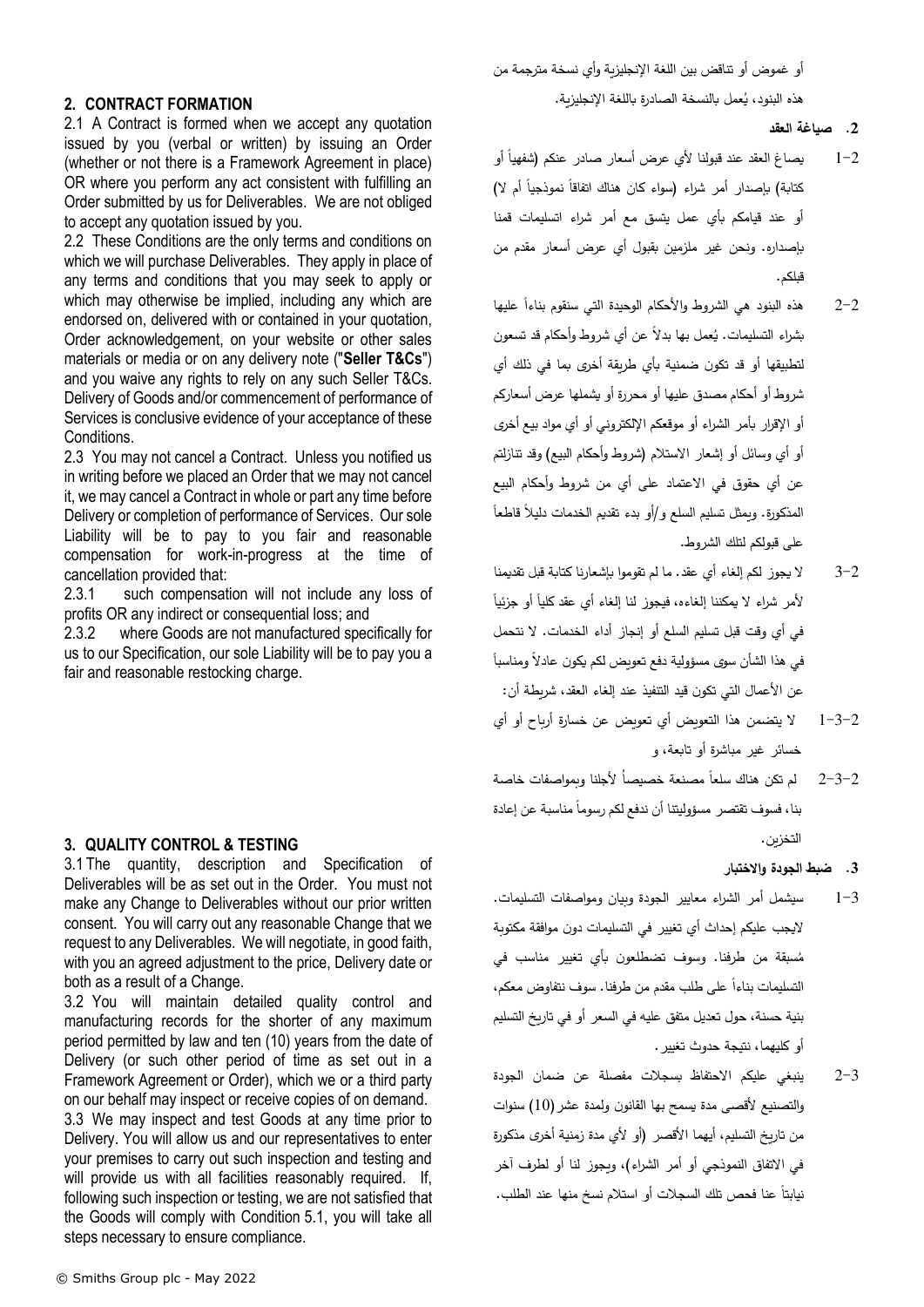3.4 You will maintain a quality control system that meets any international standard as required by us, or which is otherwise approved by us and such test and inspection system as we may require.

3.5 You may not deliver the Goods by separate instalments without our prior written consent. Instalments will be invoiced separately by you.

# <span id="page-3-0"></span>**4. DELIVERY OF GOODS / SUPPLY OF SERVICES**

4.1 Unless otherwise specified in an Order, you will deliver the Goods DDP (Incoterms 2010) to the address specified in the Order during our normal business hours on the date specified in the Order. You will be responsible for off-loading the Goods from the delivery vehicle. Delivery of the Goods will occur when they have been off-loaded at the delivery address.

4.2 You will perform Services in accordance with the applicable timetable communicated to you or as set out in the Order to meet all Specifications.

<span id="page-3-1"></span>4.3 Time is of the essence for performance of your obligations under the Contract. If you are late performing your obligations under the Contract, you will pay to us liquidated damages of 1.5% of the Price for each week of delay up to a maximum of 15% of the Price. You and we agree that this amount is reasonable and proportionate AND the most effective way of compensating us for part or all of our losses arising from late performance. However, you and we intend that we should be able to recover general damages as well as liquidated damages in circumstances where we have suffered loss in excess of the liquidated damages as a result of your late performance. Therefore, our rights to any liquidated damages under this **Conditions [4.3](#page-3-1)** is without prejudice to any other rights which we may have under the Contract or otherwise in respect of late performance, including the right to sue for damages or other relief and/or to terminate the Contract. A claim for general damages for late performance will be reduced by the amount of liquidated damages pursuant to **Conditions [4.3](#page-3-1)** actually applied or paid in respect of such late performance. 4.4 Services will be accepted by us when we are satisfied that the Services comply with the Specifications.

4.5 You will make sure that the Goods are marked in accordance with our instructions and any applicable laws, rules and regulations and are properly packed and secured; marked with information on their origin; Delivery is accompanied by a prominently displayed delivery note showing the Order number, date of Order, type and quantity of Goods, and any special storage instructions; and delivered with all operating and safety instructions, clearly displayed warning notices and such other information as may be necessary for the proper use, maintenance and repair of the Goods.

- 3–3 ٪ يجوز لنا أيضا فحص السلع واختبارها في أي وقت قبل التسليم. عليكم بالسماح لنا ولممثلينا بدخول مقراتكم إلجراء ذلك الفحص واالختبار مع تزويدنا بكل التسهيالت الالزمة. في حالة عدم رضانا عن السلع، بعد فحصها أو اختبارها، نظرا لعدم امتثالها بالبند 5.1، فسوف يستوجب عليكم اتخاذ جميع الخطوات الالزمة لضمان االمتثال بالبنود.
- 4-3 يستوجب عليكم اإللتزام بنظام مراجعة الجودة الذي يتوافق مع أي معايير دولية نطالب باتباعها أو المعايير التي نعتمدها باإلضافة إلى نظام االختبار والفحص الذي قد نطلبه.
- 5-3 ال يجوز لكم تسليم السلع على دفعات منفصلة دون موافقة مكتوبة مسبقة من قبلنا. ويستوجب عليكم إصدار فواتير منفصلة للدفعات.

**.4 تسليم السلع/ توريد الخدمات** 

- 1-4 ما لم ينص أمر الشراء على غير ذلك، فيستوجب عليكم تسليم السلع خالصة الرسوم إلى مكان الوصول )القواعد الدولية لتفسير المصطلحات التجارية- إنكوترمز 2010( على العنوان المذكور في أمر الشراء خالل ساعات العمل المعتادة بشركتنا وفي التاريخ المذكور في أمر الشراء. كما أنكم مسؤولون عن تفريغ السلع من سيارة توصيل البضائع. وسيتم استالم السلع بعد تفريغها في عنوان التسليم.
- 2–2  $\,$  عليكم أداء الخدمات وفقا للجدول الزمني المعمول به والذي أرسلناه إليكم أو الموضح في أمر الشراء مع استيفاء جميع المواصفات.
- 3-4 الوقت هو العامل الجوهري في أداءكم لالتزاماتكم المنصوص عليها في العقد. حالة تأخركم عن أداء التزاماتكم التي ينص عليها العقد، فسوف يستوجب عليكم سداد ما يعادل %1.5 من سعر العقد عن كل أسبوع تأخير، بحد أقصى %15 من سعر العقد، كتعويضات متفق عليها عن األضرار. ويتم االتفاق بيننا على أن هذا المبلغ مناسب ومتناسب، وبأنه هو الطريقة الأكثر فعالية لتعويضنا عن مجمل أو جزء من خسائرنا الناجمة عن تأخر األداء. ومع ذلك فإن كالنا نعتزم أن نكون قادرين على استرداد الخسائر العامة وأي .<br>تعويضات عن أضرار أخرى نتيجة أي خسائر تكبدناها وتتجاوز تلك المبالغ من جراء تأخركم في األداء. وبناء عليه، فإن حقوقنا في أي من هذه التعويضات بموجب شروط البند 3-4 ال تخل بأي حقوق أخرى من حقوقنا التي ينص عليها العقد أو غيره جراء تأخر األداء، بما في ذلك حق المقاضاة عن األضرار أو أي تدبير آخر و/أو حق إنهاء العقد. تخضع المطالبات بالتعويضات العامة عن تأخر األداء للتخفيض بقدر تلك المبالغ التي ينص عليها هذا البند 3–4 والتي طبقت أو دُفعت فيما يتعلق بتأخر الأداء.
- 4-4 تتم موافقتنا على الخدمات عند اقتناعنا بأنها متوافقة مع المواصفات.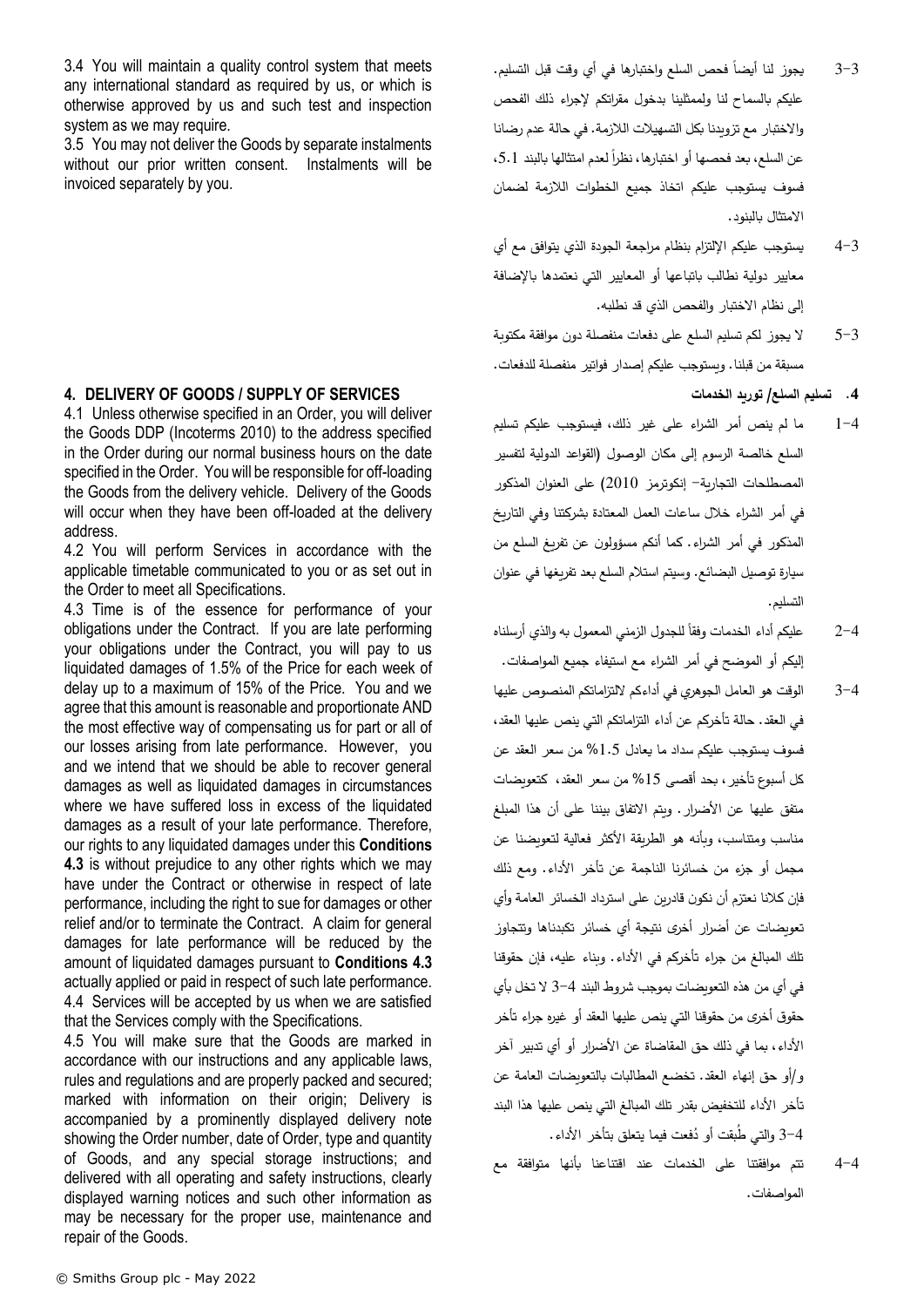4.6 If you fail to deliver the Goods on time we may terminate the Contract immediately by giving you notice, in which case you will refund any monies already paid by us in relation to the Goods that have not been delivered and indemnify us and our Affiliates against our Losses as a result of your failure to supply Goods, including obtaining substitute goods from another supplier.

4.7 We will have a reasonable period of time following Delivery to inspect Goods. We may reject Goods which do not meet Specifications. We can also reject Goods which are more or less than the quantity or type Ordered or delivered prior to the date specified on the Order. Rejected Goods will be returned at your cost and expense. If we accept Goods delivered prior to the date specified on the Order we may charge you the cost of storing them until the actual specified Delivery date.

4.8 Risk in the Goods passes to us on the later of acceptance and Delivery. Ownership of the Goods passes to us on the earlier of payment of the Price and Delivery.

4.9 You will notify us in writing as soon you are aware that any Goods or the product support for the Goods are to be discontinued or made of "end of sale" or "end of life". At our request, you and we will agree in good faith a reasonable period of time during which you will keep agreed spare parts available for us for any discontinued, desupported, end of life or end of sale Goods.

# **5. YOUR OBLIGATIONS**

<span id="page-4-0"></span>5.1 You will make sure that the Goods will:

5.1.1 be of satisfactory quality, comprise genuine, new materials (which are not used, refurbished, reconditioned, remanufactured, counterfeit or of such age as to impair usefulness or safety) and be fit for any purpose notified by us to you;

5.1.2 conform to, satisfy and be capable of the Specifications;

5.1.3 be free from defects in design, materials and workmanship;

5.1.4 be sold to us with full and unencumbered title and not infringe the IPR of any third party;

5.1.5 comply with all (i) applicable laws, (ii) regulatory

- 5–4 ٪ يستوجب عليكم التأكد من أن السلع تحمل علامات وفقا لتعليماتنا وألي قوانين أو قواعد أو لوائح سارية، مع تعبئتها وتأمينها بالشكل المناسب، وأن يكون بها عالمة تشير إلى منشئها، وبرفقتها إشعار تسليم موضح به رقم أمر الشراء وتاريخه ونوع السلع والكمية، و أي تعليمات تخزين خاصة، ويتم تسليم السلع وبرفقتها جميع تعليمات التشغيل وإرشادات السالمة، مع إشعارات تحذيرية ملصقة بها ومعروضة بوضوح، وغيرها من المعلومات األخرى الضرورية لالستخدام السليم والصيانة وإصالح للسلع.
- 6-4 في حالة عدم تسليمكم للسلع في الوقت المحدد للتسليم، يجوز لنا إنهاء العقد على الفور بإرسال إخطار بذلك. وفي هذه الحالة، أنتم ملزمون برد أي أموال قمنا بدفعها وتتعلق بالسلع التي لم يتم تسليمها، مع تعويضنا نحن وشركاتنا التابعة عن خسائرنا الناتجة عن عدم توريدكم للسلع، بما في ذلك الحصول على سلع بديلة من مورد آخر.
- 7-4 يحق لنا، ولفترة زمنية معقولة بعد التسليم، فحص السلع، ويحق لنا رفضها في حالة عدم مطابقتها للمواصفات. كما يحق لنا رفض السلع في حالة ما كانت الكمية أقل أو أقل جودة أو من نوع يختلف عن النوع المطلوب أو تم تسليمها قبل التاريخ المحدد في أمر الشراء. على أن تعاد السلع المرفوضة إليكم على نفقتكم الخاصة. في حالة قبولنا للسلع المسلمة قبل التاريخ المحدد في أمر الشراء، فقد نطالبكم بدفع تكلفة فترة التخزين اإلضافية لتلك السلع والتي تمتد لحين تاريخ التسليم الفعلي المحدد.
- 8-4 تنتقل إلينا تبعة المخاطر المتعلقة بالسلع عند قبولها وتسليمها. وتنتقل إلينا ملكية السلع في تاريخ سابق للدفع والتسليم، أيهما أسبق.
- 9-4 عليكم إخطارنا كتابة بمجرد علمكم بأنه سيتم توقف إنتاج السلع أو أن المواد الأساسية المكونة للسلع سينقطع إنتاجها أو "يتوقف بيعها" لو "تتتهي صلاحية استخدامها". وبناء على طلبنا، سوف نتفق معا وبنية حسنة على فترة زمنية مناسبة يتم خاللها االحتفاظ بقطع الغيار المتاحة ألي سلع توقف إنتاجها أو ال تتوفر مكوناتها االساسية أو انتهت صالحية استخدامها أو بيعها.
	- **.5 التزاماتكم**
	- 1-5 عليكم التحقق من أن السلع:
- ذات جودة مرضية وتشمل مواد أصلية وجديدة (غير مستعملة أو $1\text{--}1\text{--}5$ مجددة أو معاد تهيئتها أو معاد تصنيعها أو مزيفة أو ذات عمر استخدام يمنع االستفادة منها أو يؤثر على سالمتها( وأنها مالئمة ألي غرض قمنا باخطراكم به؛
	- تتماشى مع المواصفات وتفى بها؛  $2-1-5$
- 3-1-5 خالية من أي عيوب في التصميم وفي المواد المستعملة في تصنيعها وفي جودة العمل،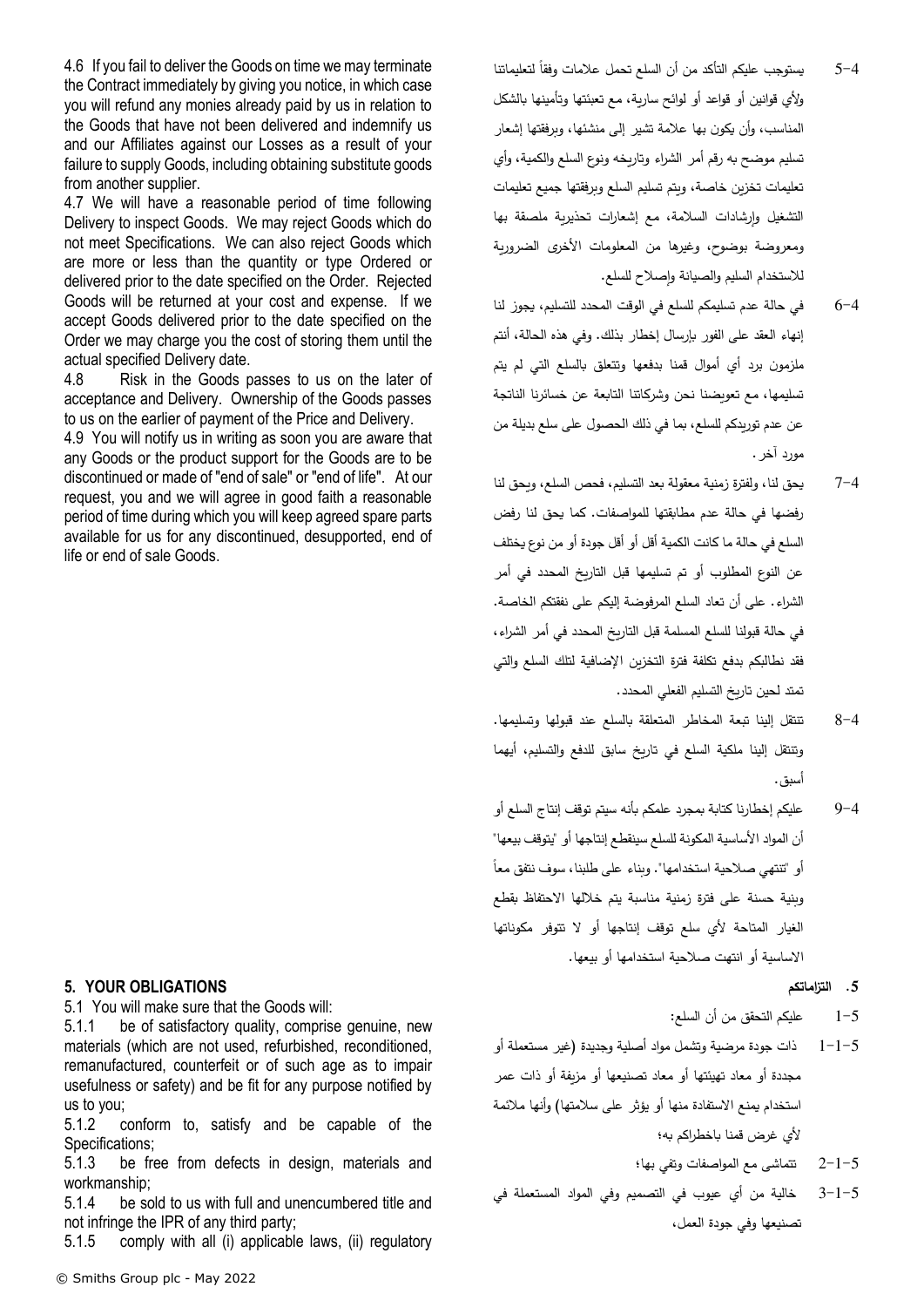requirements and (iii) standards and requirements of relevant statutory and regulatory bodies; and

5.1.6 be safe and without risk to health.

<span id="page-5-0"></span>5.2 In respect of Services, You will:

5.2.1 perform Services with the best care, skill and diligence in accordance with best practice;

5.2.2 use personnel (and sufficient number of personnel) who are suitably skilled and experienced to perform the Services;

5.2.3 make sure that the Services conform with our reasonable instructions, comply with Specifications, are performed to meet the purposes notified by us to you and do not infringe the IPR of any third party;

5.2.4 provide all equipment, tools and vehicles and other items required to provide the Services;

5.2.5 obtain and at all times maintain all licences and consents required for the provision of the Services;

5.2.6 comply with all applicable laws, regulations, regulatory policies, guidelines or industry codes which may apply to the provision of the Services; and

5.2.7 not do or omit to do anything which may cause us or our Affiliates to lose any licence, authority, consent or permission required for our or their business.

5.3 You will observe all health and safety rules and regulations and any other security requirements that apply at any of our premises and ensure that your personnel are insured against all risks while working on our premises.

<span id="page-5-1"></span>5.4 Without affecting any of our other rights or remedies, if you materially breach any of these Conditions OR any Goods (whether or not accepted in whole or in part) do not conform with **Condition [5.1](#page-4-0)** during the longer of (i) your warranty period for the Goods and (ii) 12 months following Delivery OR any Services breach **Condition [5.2](#page-5-0)**, then we may:

5.4.1 terminate the Contract and any other existing Contracts immediately with notice;

<span id="page-5-2"></span>5.4.2 require you, at our option, to promptly repair or replace the relevant Goods or reperform the relevant Services free of charge:

5.4.3 reject the Deliverables (in whole or in part) and require you to refund the Price for the relevant Deliverables; 5.4.4 accept the Deliverables subject to an equitable Price reduction; or

5.4.5 at your expense, repair or have a third party repair the Goods or reperform or have a third party reperform the Services and you will indemnify us and our Affiliates against our Losses (including from any IPR Claims) arising from such breach.

5.5 Condition [5.4](#page-5-1) will apply to any repaired or replacement Goods supplied under Condition [5.4.2.](#page-5-2)

5.6 If, as a result of any Goods not conforming with **Condition [5.1](#page-4-0)** or Services not conforming with **Condition [5.2](#page-5-0)** or otherwise representing an unreasonable risk of harm to the public or the environment, we determine a recall, removal or correction campaign ("campaign") is necessary or are required to carry out a campaign, we may implement such campaign and you will indemnify us and our Affiliates against all Losses incurred as a result of any such campaign.

- 4-1-5 بيعت لنا بالكامل وبحق ملكية غير مرهون وال تنتهك حقوق الملكية الفكرية أو الصناعية لأطراف أخرى؛
- 5-1-5 تتوافق مع: (i) القوانين المعمول بها، (ii) المتطلبات التنظيمية، و) iii )المعايير والمتطلبات التي وضعتها الهيئات التشريعية والتنظيمية ذات الصلة، و

ُشكل أي مخاطر على الصحة. 6-1-5 مأمونة وال ت

2-5 فيما يتعلق بالخدمات، فإنه يستوجب عليكم:

- 1–2−5 إنتاج الخدمات بعناية مُثلى وباستخدام أفضل المهارات وكفاءة رفقا لأفضل الممارسات،
- 2-2-5 الاستعانة بعمال (وبعدد كافٍ) ذوي مهارات وخبرة ملائمة لأداء الخدمات،
- 3-2-5 التحقق من مطابقة الخدمات لتعليماتنا المناسبة وتمتثل للمواصفات، وتم تصنيعها لتفي بأداء األغراض التي قمنا بإخطاركم بها، وعدم انتهاكها لحقوق الملكية الفكرية أو الصناعية لأطراف أخرى،
- 4-2-5 القيام بتوفير جميع المعدات واألدوات والمركبات والعناصر األخرى الالزمة لتوفير الخدمات،
- 5-2-5 الحصول، وفي جميع األوقات، على جميع التراخيص والموافقات الالزمة لتوفير الخدمات.
- 6-2-5 االمتثال لكل القوانين واللوائح التنظيمية والسياسات التنظيمية والتوجيهات اإلرشادية أو مدونة الصناعة التي قد يستوجب العمل بها من أجل توفير هذه الخدمة؛ و
- 7-2-5 عدم القيام بأي فعل أو االمتناع عن فعل أي شيء قد يؤدي بنا أو بشركاتنا التابعة إلى فقدان أي ترخيص أو نفوذ أو موافقة أو تصريح مطلوب لممارسة أعمالنا أو أعمالهم.
- 3-5 عليكم مراعاة جميع القواعد واللوائح التنظيمية الخاصة بالصحة والسلامة وأي متطلبات للسلامة أخرى تسري على أي من مقراتنا، مع التحقق من تأمين سالمة موظفيكم ضد جميع مخاطر العمل بمقراتنا.
- 4-5 دون اإلخالل بأي من حقوقنا أو تدابير التعويض األخرى، ففي حالة إنتهاككم أي من هذه البنود أو لم تكن أي من السلع )سواء كانت مقبولة أو غير مقبولة كليا أو جزئيا) تمتثل **للبند 5**–1 وذلك أثناء: (i) فترة ضمان السلع المقدمة من قبلكم، أو (ii) 12 شهراً من تاريخ التسليم أو من تاريخ انتهاك الخدمات **للبند** ،**2-5** أيهم أطول، فقد يجوز لنا:
- 1-4-5 إلغاء العقد الساري وأي عقود أخرى سارية على الفور، بعد إخطاركم،
- 2-4-5 مطالبتكم- كما يتراءى لنا- بإصالح أو استبدال السلع ذات الصلة على الفور أو إعادة أداء الخدمات دون أدنى تكلفة؛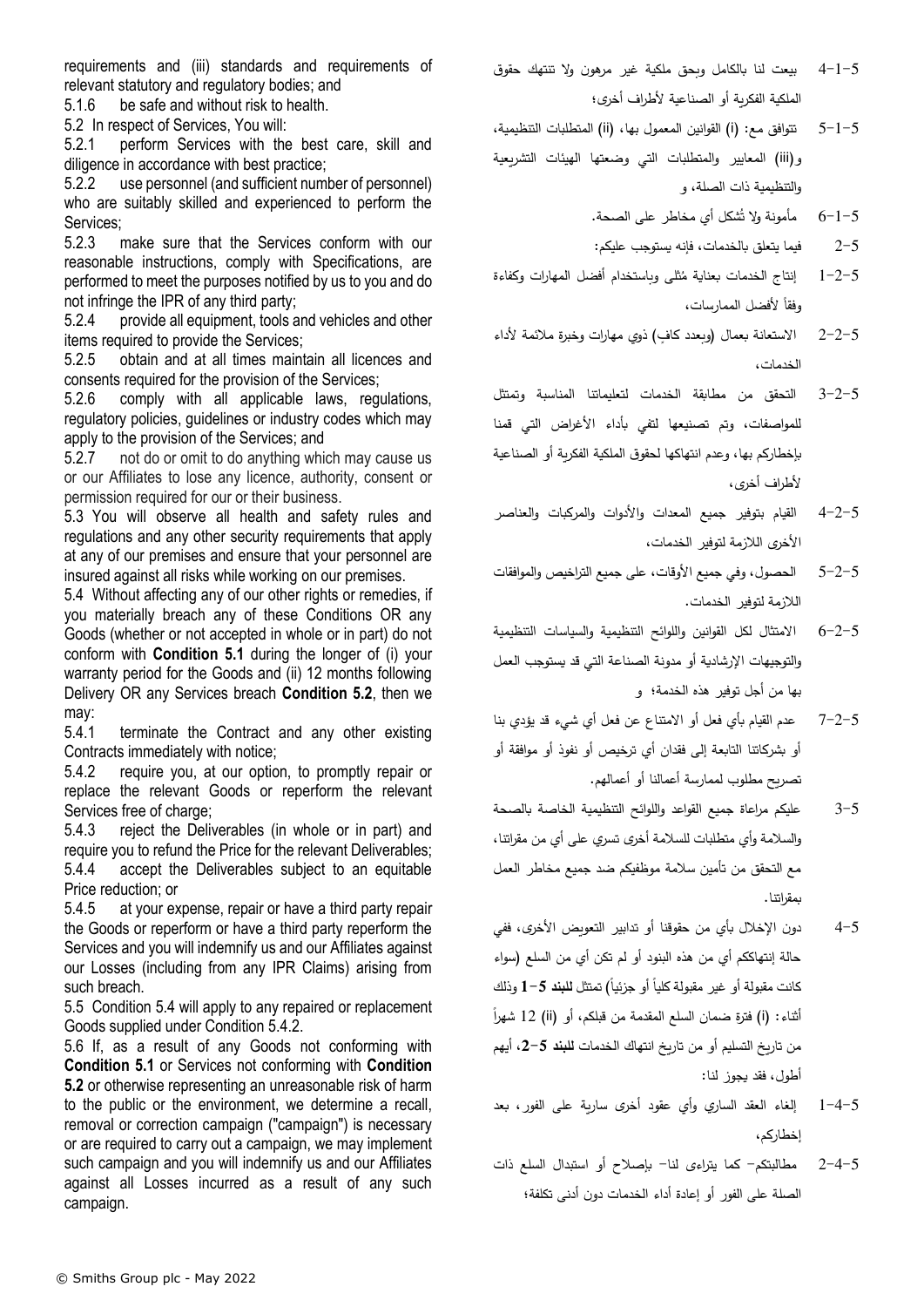- 5−4−3 رفض التسليمات (كليا أو جزئيا) ومطالبتكم برد قيمة التسليمات ذات الصلة.
	- 5–4–4 قبول التسليمات شريطة تخفيض السعر تخفيضا مناسبا، أو
- 5-4-5 إصالح السلع أو تدبير طرف آخر يقوم بإصالحها، أو إعادة أداء الخدمات أو تدبير طرف آخر يقوم بإعادة أداءها، على أن يتم ذلك على نفقتكم الخاصة، مع دفع تعويض، لنا وللشركات التابعة، عن الخسائر التي نتكبدها )بما فيها الخسائر الناتجة عن المطالبات الخاصة بحقوق الملكية الفكرية أو الصناعية) وقد تنجم عن هذا االنتهاك.
- 5-5 سيتم العمل بأحكام البند 4-5 فيما يتعلق بأي سلع خضعت لإلصالح أو االستبدال والتي تم توريدها بموجب البند .2-4-5
- 6-5 إذا أدى عدم امتثال أي سلع ألحكام **البند 1-5** أو عدم امتثال أي خدمات لأحكام ا**لنبند 5**–2 أو غير ذلك وكانت خطرا يُلحق أض ار ارً غير مقبولة للعامة أو للبيئة، وارتأينا ضرورة سحبها أو إزالتها أو إجراء حملة تصحيح لها، يجوز لنا القيام بتلك الحملة، مع دفع تعويض لنا ولشركاتنا التابعة عن جميع الخسائر التي نتحملها نتيجة لتلك الحملة.

#### **.6 ملكيتنا**

- 1-6 سوف تحمل جميع النماذج واالسطمبات والقوالب أو األدوات أو المواد الأخرى التي قمنا بتوريدها أو قمتم بإعدادها أو الحصول عليها من أجلنا، على نفقتنا ) **األدوات والعدد**(، االسم الخاص بنا أو ما سنقوم بتحديده وستظل ملكا حصريا لنا قابلة للإعادة في حالة جيدة بناء على طلبنا.
- 2-6 سيستوجب عليكم التأمين ضد أي مخاطر على كل األدوات والعدد وعلى أي من أدواتكم أو ممتلكاتكم الخاصة والتي قد يتم االحتفاظ بها في مقراتنا بغرض توفير التسليمات. ويستوجب عليكم الحفاظ على سالمة كل األدوات والعدد فترة االحتفاظ بها لديكم و/أو تحت تصرفكم، مع فصل تلك األدوات والعدد عن بقية بضائعكم المختزنة لديكم.
- 3-6 نحتفظ بحقنا في مطالبتكم برد قيمة أي أدوات كانت تحت تصرفكم وتم إتالفها أو تدميرها أو أصبحت غير مالئمة للغرض الذي نعت من أجله. ُ ص
- 4-6 ال يجوز لكم التصرف في أي من تلك األدوات والعدد إال بما بتماشى مع تعليماتنا المكتوبة ولا يجوز لكم أيضا استخدام الأدوات والعدد أو السماح ألشخاص آخرين باستخدامها ألي غرض ال يتعلق بتوفير التسليمات، دون موافقة كتابية مسبقة على ذلك من قبلنا.
- 5–6 يحق لنا دخول مقراتكم وأخذ الأدوات والعدد في أي وقت دون أن تقع علينا أي مسؤولية بالتعدي أو باإلضرار من أي نوع كان.

**.7 التنازل عن حقوق الملكية الفكرية أو الصناعية**

#### **6. OUR PROPERTY**

6.1 All patterns, dies, moulds or other tooling or materials, supplied by us or prepared or obtained by you for us at our cost ("**Tooling**"), will be marked with our name or as otherwise specified by us and will be and remain our exclusive property returnable in good condition on demand. 6.2 You will insure against all risks any Tooling and also any of your own tooling or property which may be kept on our premises for the purposes of providing Deliverables. You will keep all Tooling safe and in good condition while in your custody and/or under your control. All Tooling will be kept separately from your stock and other inventory.

6.3 We reserve the right to charge to you the cost of any Tooling if it is destroyed or damaged or rendered unfit for the purpose for which it was originally manufactured while under your control.

6.4 You will not dispose of any Tooling other than in accordance with our prior written instructions. You will not, at any time, use Tooling, nor will you allow Tooling to be used by anyone else for any purpose other than the supply of the Deliverables unless we have previously provided our consent in writing.

6.5 We will have the right to enter your premises and remove Tooling at any time without being liable for trespass or for damages of any sort.

# <span id="page-6-0"></span>**7. ASSIGNMENT OF IPR**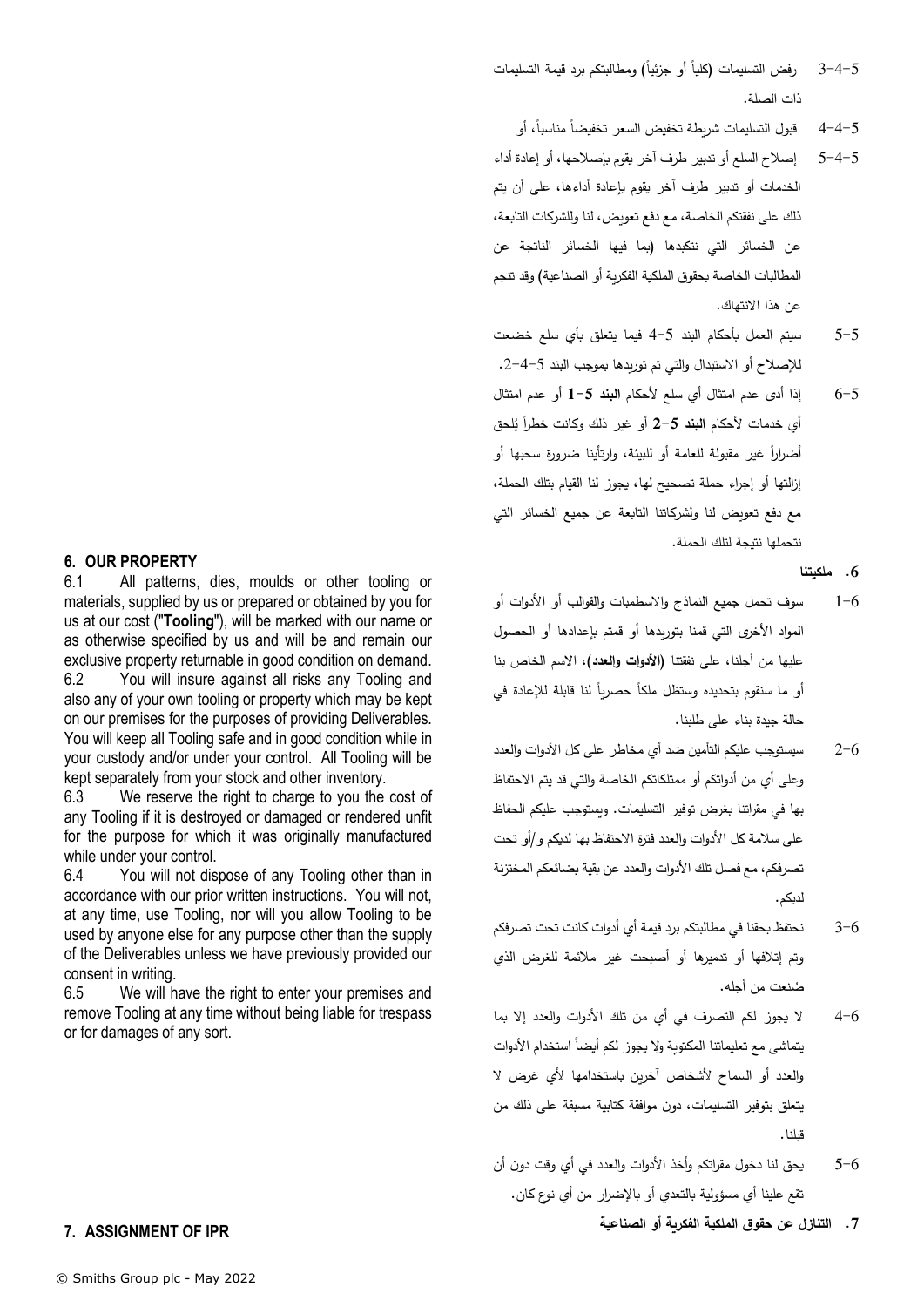7.1 This **Conditio[n 7](#page-6-0)** will apply if the Goods are to be made, modified or redesigned to our Specification. Any bespoke Specification or Work Product you create or have created for us will be treated as "Goods" for the purposes of this **Condition [7.](#page-6-0)**

<span id="page-7-0"></span>7.2 We will own all present and future IPR (together with all economic and proprietary rights) in the Goods and our specification. Accordingly, you will not use our specification other than to manufacture the Goods for us. With full title guarantee, you:

7.2.1 assign to us all IPR in the Goods which subsist as at the date of the Contract;

7.2.2 assign to us (by way of present assignment of the future copyright) all future copyright in the Goods immediately upon its creation; and

7.2.3 agree to assign to us all other IPR in the Goods immediately upon its creation.

7.3 You will:

7.3.1 at your own cost, execute all such documents and do all such acts and things as we may request from time to time in order to secure our full right, title and interest in the IPR in the Goods; and

7.3.2 obtain the waiver of all moral rights (and any broadly equivalent rights in the Goods.

7.4 The exception to **Condition [7.2](#page-7-0)** above is that any IPR in existing products, materials or data used to create Goods ("**Existing Materials**") will continue to belong to you (or your suppliers). You grant (and, where applicable, will ensure that your suppliers grant) to us, our Affiliates and our and their end customers a non-exclusive, perpetual, royalty-free, irrevocable licence to use and to have used Existing Materials which form part of any Goods.

# <span id="page-7-1"></span>**8. PRICE AND PAYMENT**

8.1 As long as you perform your obligations in accordance with the terms of the Contract, we will pay the Price to you in accordance with **Condition [8](#page-7-1)**.

8.2 The only sums of money we will pay in connection with the supply of the Deliverables are the Price which will be inclusive of all costs and expenses incurred by you including all packaging, insurance, carriage, duties and delivery costs. 8.3 Any sum payable under the Contract is exclusive of value added taxsales tax and/or goods and services tax (and any other similar or equivalent taxes, duties, fees and levies imposed from time to time by any government or other authority) upon any supply made to us which will be payable in addition to that sum in the manner and at the rate prescribed by law from time to time but inclusive of all other

- 2-7 نحن نمتلك جميع حقوق الملكية الفكرية والصناعية الحالية )مع أي حقوق اقتصادية أو حقوق ملكية أخرى) في السلع وفي المواصفات الخاصة بنا. وبناء عليه فال يجوز لكم استخدام مواصفاتنا إال لتصنيع السلع الخاصة بنا. وبضمان ملكية تامة، فإنكم:
- 1-2-7 تتنازلون لنا عن كل حقوق الملكية الفكرية في السلع التي كانت موجودة أثناء فترة العقد.
- 2-2-7 تتنازلون لنا )عن طريق التنازل الحالي عن حقوق الطبع والنسخ المستقبلية) عن كل حقوق الطبع المستقبلية في السلع فور إنشائها، و
- 3-2-7 توافقون على التنازل لنا عن كامل حقوق الملكية الفكرية األخرى في السلع فور إنشائها.
	- 3-7 كما أنكم سوف :
- 1-3-7 ستحررون، على نفقتكم الخاصة، جميع تلك المستندات وتقومون بكل االجراءات واألشياء التي قد نطلبها من وقت آلخر لتأمين حقنا الكامل وملكيتنا ومصلحتنا المطلقة في حقوق الملكية الفكرية والصناعية بالسلع، و
- 2-3-7 ستحصلون على تنازل عن كل الحقوق المعنوية )وأي حقوق مكافئة بوجه عام) في السلع.
- ُ 4-7 ستثنى من البند ي 2-7 المذكور أعاله أن حقوق الملكية الفكرية والصناعية في المنتجات أو المواد أو البيانات الحالية والمستخدمة لتصنيع السلع (المواد الموجودة حاليا) ستظل ملكا لكم أو لمورديكم) مع منحنا (وعند الضرورة ضمان منح مورديكم لنا) ومنح شركاتنا التابعة وعمالءنا وعمالءهم رخصة غير حصرية وأبدية وخالية من الرسوم وغير قابلة لإللغاء الستخدام، في السابق رفي الوقت الحالي، المواد الموجودة التي تشكل جزءاً من أي سلع.
	- **.8 السعر والدفع**
- 8–1 ٪ سوف نقوم بدفع السعر المتفق عليه وفقا للبند 8، طالما قمتم بالوفاء بإلت زاماتكم المنصوص عليها في العقد.
- 2-8 إن المبالغ الوحيدة التي سيتم دفعها والتي تتعلق بتوفير التسليمات هي السعر الذي يشمل كل التكاليف والنفقات التي تكبدتموها، بما في ذلك كل تكاليف التعبئة والتأمين والنقل ولرسوم والتسليم.
- 3-8 أي مبلغ واجب الدفع بموجب العقد ال يشمل ضريبة القيمة المضافة وضريبة المبيعات و/أو ضريبة السلع والخدمات )وأي ضريبة مشابهة أو مكافئة أخرى وأي رسوم أو أتعاب أو جبايات تفرضها أي سلطة حكومية أو أي سلطة أخرى من وقت آلخر( عند توريد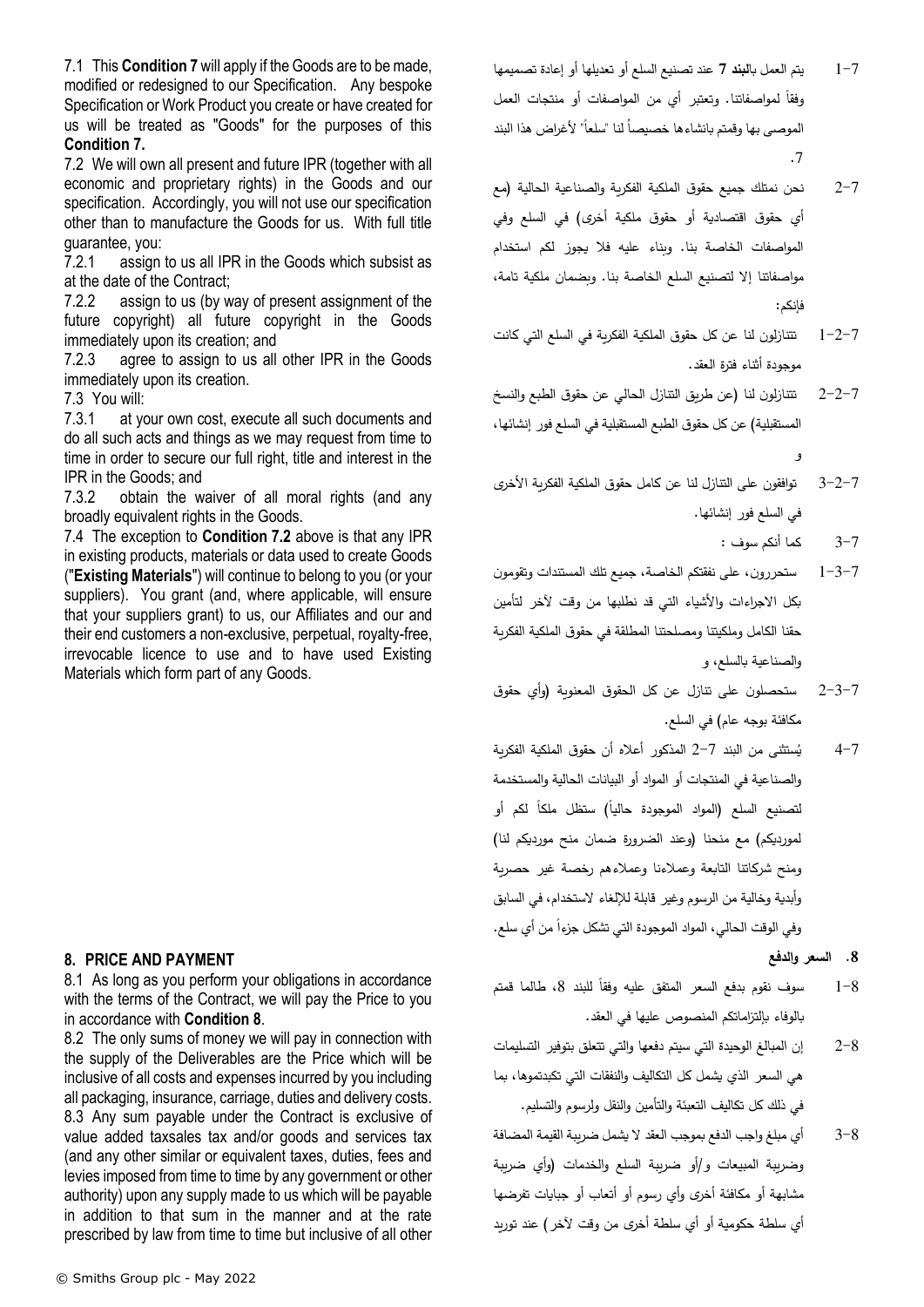taxes, fees and levies imposed from time to time by any government or other authority.

8.4 You may invoice us for the Price for the Goods following Delivery and for Services following completion. 8.5

Other than as set out in **Conditions [8.7](#page-8-0)** and **[8.9,](#page-8-1)** invoices will be payable by us within 60 days from the date of receipt by us, plus the number of days until our next payment run. You will send invoices to the address specified in the Order.

8.6 .No payment made by us will constitute acceptance by us of any Deliverables or otherwise affect any rights or remedies which we may have against you including the right to recover any amount overpaid or wrongfully paid to you.

<span id="page-8-0"></span>8.7 We may withhold payment of any disputed sum until the dispute is settled.

8.8 If any undisputed sum payable under the Contract is not paid when due you may charge us interest daily on that sum at the higher of (i) 3% per year above the Repo rate from time to time of the UAE Central Bank and (ii) any minimum rate of interest on overdue invoices specified by law, from the due date until the date of payment (whether before or after judgment).

<span id="page-8-1"></span>8.9 We may set-off, deduct or withhold any liability which you have to us against any liability which we have to you.

## **9. TERMINATION**

9.1 Without limiting any other right we may have to terminate a Contract, if you commit a material breach of these Conditions we may terminate the Contract and any other existing Contracts immediately with written notice. Any breach of **Conditions 11, 12** or **[15.9](#page-13-0)** will be deemed to be a material breach.

9.2 Without limiting any other right we may have to terminate a Contract, we may terminate the Contract immediately by giving you written notice if you (a) have a receiver, administrator or liquidator (provisional or otherwise) appointed; (b) are subject to a notice of intention to appoint an administrator or any other resolution on insolvency; (c) pass a resolution for your winding-up; (d) have a winding up order made by a court in respect of you; (e) enter into any composition or arrangement with creditors; (f) cease to carry on business; (g) are the subject of anything similar or equivalent to that set out in (a) to (f) under any applicable laws; or (h) you are subject to any change of Control, and you will notify us immediately upon the occurrence of any such event or circumstance.

9.3 Both parties acknowledge and agree that they consent to the other party's entitlement to terminate the Contract pursuant to its terms in accordance with the meaning of consent and mutual consent contemplated under the Civil Code (UAE Federal Law No 5 of 1985 regarding Civil السلع إلينا والتي تكون واجبة الدفع باإلضافة إلى ذلك المبلغ بالطريقة وبالسعر الذي ينص عليه القانون من وقت آلخر باستثناء كل الضرائب والأتعاب والجبايات الأخرى التي تفرضها أي سلطة حكومية أو أي سلطة أخرى من وقت آلخر.

4-8 يجوز لكم إصدار الفواتير بسعر السلع بعد تسليم السلع وإنجاز الخدمات.

 $5 - 8$ 

في غير المنصوص عليه في **الشر طين 8.7** و**،8.9** سنقوم بدفع الفواتير خالل 60 يوم من تاريخ استالمنا إياها، باإلضافة الى عدد الأيام لحين تاريخ دورة الدفع الخاصة بنا التالية. ستقوم بإرسال الفواتير الى العنوان المحدد في أمر الشراء.

- 6-8 إن سدادنا ألي مبلغ لن يعني موافقتنا على التسليمات وال يؤثر على أي حقوق أو تعويضات قد تكون لنا ضدكم، بما في ذلك حق استرداد أي مبلغ زائد أو مدفوع خطأ.ً
	- 7-8 يجوز لنا تعليق دفع أي مبلغ متنازع عليه لحين تسوية النزاع.
- 8-8 عند عدم دفع أي مبلغ واجب الدفع بموجب العقد وغير متنازع عليه عند استحقاقه يجوز لكم فرض فائدة يومية علينا على المبلغ غير المدفوع بنسبة أقصاها (i) 3% في العام أعلى من سعر شراء الوراق المالية من آن آلخر المحدد من قبل البنك المركز اإلماراتي و(ii) سعر الفائدة الأدنى على الفواتير المستحقة التي يحددها القانون واجب التنفيذ، من تاريخ استحقاقها إلى تاريخ دفعها )سواء قبل إصدار الحكم أو بعده).
- 9-8 يجوز لنا المقاصة أو الخصم أو االقتطاع بخصوص أي التزام تتحملونه تجاهنا من أي التزام نتحمله تجاهكم.
	- **.9 اإلنهاء**
- 1-9 دون تقييد أي حق آخر، يجوز لنا إنهاء العقد عند انتهاككم لهذه البنود انتهاكاً مادياً مع إنهاء أي عقود أخرى موجودة على الفور بعد إرسال إخطار مكتوب بذلك. ويعتبر أي انتهاك للشروط 11 .ً ً ماديا و12 أو 9-15 انتهاكا
- 2-9 ودون تقييد ألي حق آخر قد يكون لنا إلنهاء العقد، يجوز لنا إنهاء العقد على الفور بعد إخطاركم إخطارا مكتوبا عند: (أ) تعيين حارس قضائي أو إداري أو مصفٍ (مؤقت أو غير ذلك) على شركتكم، (ب) استلامكم إخطاراً بنية تعيين حارس إداري أو أي إجراء تصفية آخر عند التعثر، )ج( صدور قرار لتصفية شركتكم، )د( إصدار أي محكمة أمر تصفية ضد شركتكم، (هـ) دخولكم في أي إجراء تسوية أو ترتيب مع الدائنين، (و) التوقف عن إجراء الأعمال، (ز) خضوعكم لأي إجراء يشبه الإجراءات المذكورة في النقاط من (أ)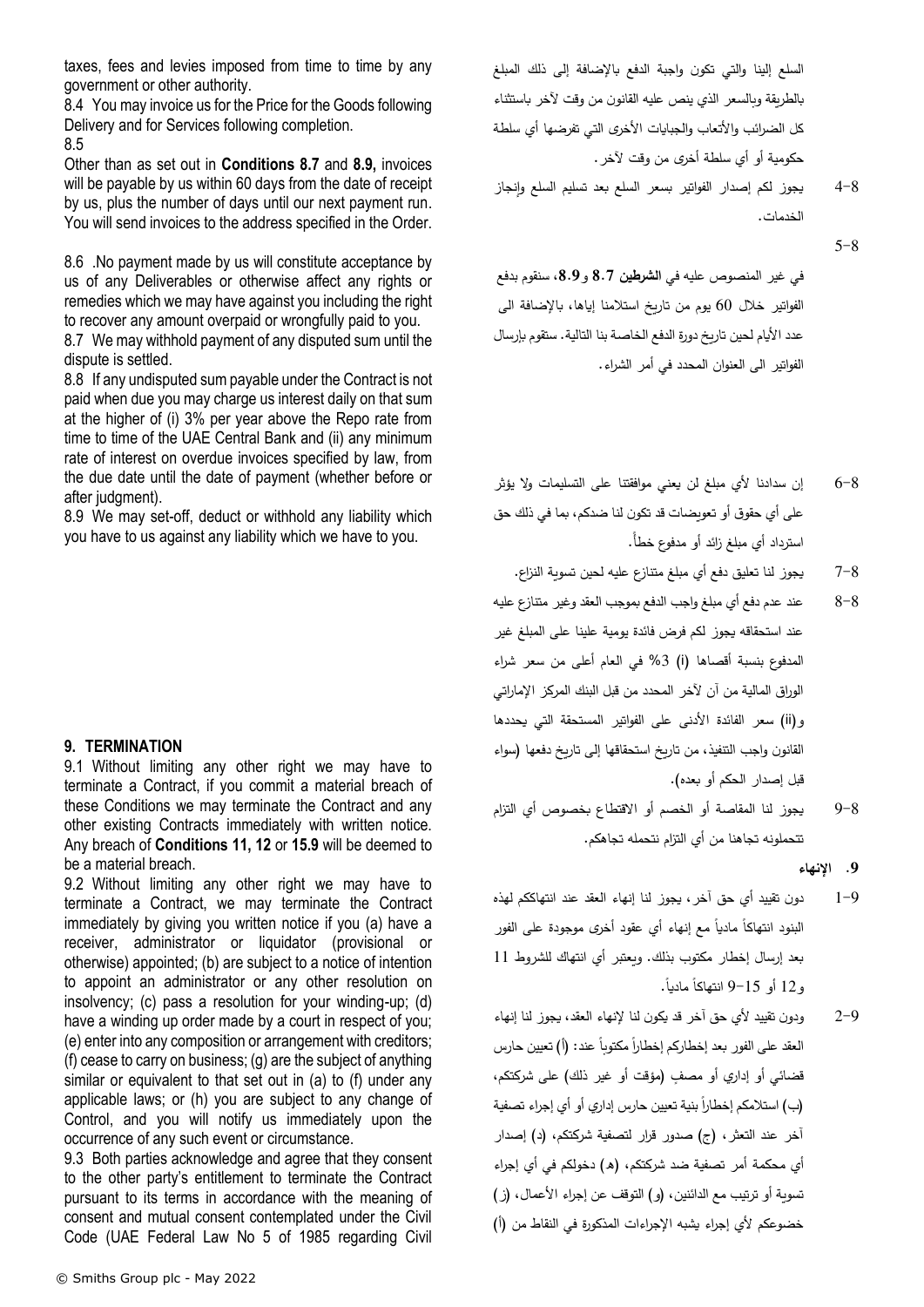Transactions Law) and without the need to obtain a court order.

9.4 Following expiry or termination of the Contract:

9.4.1 any Conditions which expressly or impliedly continue to have effect after expiry or termination of the Contract will continue in force; and

9.4.2 all other rights and obligations will immediately stop but will not affect any of your or our rights, obligations, claims and liabilities which may exist prior to the date of expiry or termination; and

<span id="page-9-0"></span>9.4.3 each party will immediately stop using the other party's Confidential Information and will as soon as reasonably possible, if requested to do so, return to the other party all of the other party's Confidential Information (including all copies and extracts) in its possession or control or confirm its secure destruction; and

9.4.4 each party may keep any of the other party's Confidential Information which it has to keep to comply with any applicable law and **Condition [9.4.3](#page-9-0)** will not apply to such Confidential Information. **Conditio[n 11](#page-10-0)** will continue to apply to retained Confidential Information.

9.5 If we terminate a Contract, we may require you to deliver to us any supplies, materials or drawings produced or acquired by you for the terminated part of the Contract and we will agree, in good faith, on the amount payable for the same.

## <span id="page-9-2"></span>**10.LIABILITY AND INSURANCE**

10.1You will indemnify us and our Affiliates against all our and their Losses arising from your breach of or negligent performance of or your failure to perform or delay in performing any part of these Conditions. We may, at our discretion, control the defence of any claim in respect of which you are required to indemnify us under a Contract.

10.2Subject to **Conditio[n 10.3](#page-9-1)**, we will not have any Liability to you for any (i) loss of profit, goodwill or revenue; or (ii) any indirect, consequential or special loss.

<span id="page-9-1"></span>10.3Nothing in these Conditions or any Contract will operate to exclude or restrict one party's Liability (if any) to the other (including for a person for whom it is vicariously liable):

10.3.1 for death or personal injury resulting from its negligence;

10.3.2 for its fraud or fraudulent misrepresentation; or

10.3.3 for any matter for which it is not permitted by law to exclude or limit its liability.

10.4The exclusions from and limitations of liability contained in these Conditions will apply after as well as before the date of expiry or termination of any Contract.

10.5The exclusions from, and limitations of, liability set out in this **Condition [10](#page-9-2)** will be considered severally. The invalidity or unenforceability of any one sub-clause or clause will not affect the validity or enforceability of any other subإلى (و) أو مكافئة لها بموجب أي قوانين نافذة، أو (ح) خضوعكم ألي تغيير في السيطرة وعليكم إخطارنا على الفور بحدوث أي من األحداث أو الظروف السابقة.

- 3-9 أقر الطرفان واتفقا على موافقتهما على أن من حق كل منهما إنهاء العقد وفقا لشروطه بموجب معنى الموافقة والموافقة المتبادلة التي نص عليها القانون المدني (القانون الاتحادي الإمارات رقم 5 رقم 1985 بشأن قانون المعاملات المدنية) ودون حاجة إلى الحصول على أمر من المحكمة.
	- 4-9 بعد انتهاء العقد أو إنهائه، فإن:
- 1−4−9 ٪ أي بنود نص العقد صراحة أو ضمنيا على أثرها بعد انتهائه أو إنهائه، تظل سارية، و
- 2-4-9 كل الحقوق والالتزامات الأخرى ستتوقف على الفور ولن تؤثر على أي من حقوقكم أو التزاما تكم أو مطالباتكم أو مسؤولياتكم أو على حقوقنا أو الت ازماتنا أو مطالباتنا أو مسؤولياتنا التي قد تكون قائمة قبل تاريخ انتهاء العقد أو إنهائه، و
- 3-4-9 أي طرف يتوقف على الفور عن استخدام المعلومات السرية للطرف الآخر وبعيد للطرف الآخر كل المعلومات السربة (بما فيها النسخ والمستخلصات) التي تكون في حيازته أو تحت سيطرته بناء على طلب الطرف اآلخر أو يؤكد إتالفها في أقرب وقت ممكن عملياً، و
- 4-4-9 يجوز لكل طرف االحتفاظ بالمعلومات السرية للطرف اآلخر إن كان الاحتفاظ بها لازما للامتثال لأي قانون نافذ ولا يُعمل بأحكام البند 3-4-9 بخصوص تلك المعلومات السرية. يستمر العمل بأحكام البند 11 بخصوص المعلومات السرية المحتفظ بها.
- 5-9 عند إنهائنا ألي عقد، قد نطالبكم بتسليمنا أي تسليمات أو مواد أو رسومات قمت بإعدادها أو حصلتم عليها بالنسبة للجزء المفسوخ من العقد وسوف نتفق بنية حسنة على المبلغ واجب الدفع مقابلها.

#### **.10 المسؤولية والتأمين**

- 1-10 أنتم ملزمون بتأميننا نحن وشركاتنا التابعة ضد كل خسائرنا وخسائرهم الناتجة عن انتهاككم أو إهمالكم في األداء أو عدم األداء أو التأخر في أداء أي جزء من هذه البنود. ويجوز لنا، بناء على تقديرنا، أن ندير الدفاع في أي مطالبة تكون شركتكم مطالبة بتعويض شركتنا بها بموجب أي عقد.
- ً بأحكام البند ،3-10 لن نتحمل أي مسؤولية نحوكم عن أي:  $2 - 10$ ) i )خسائر في األرباح أو السمعة أو اإليراد، أو ) ii )خسارة غير مباشرة أو تابعة أو خاصة.
- 3-10 ال تنص هذه البنود وال أحكام أي عقد على استبعاد أو تقييد مسؤولية أحد الطرفين (إن وجدت) نحو الآخر (بما في ذلك الشخص الذي يتحمل المسؤولية عنه(:
	- 1-3 $-1$ عن الوفاة أو الإصابة الشخصية الناتجة عن إهماله،  $1-3-10$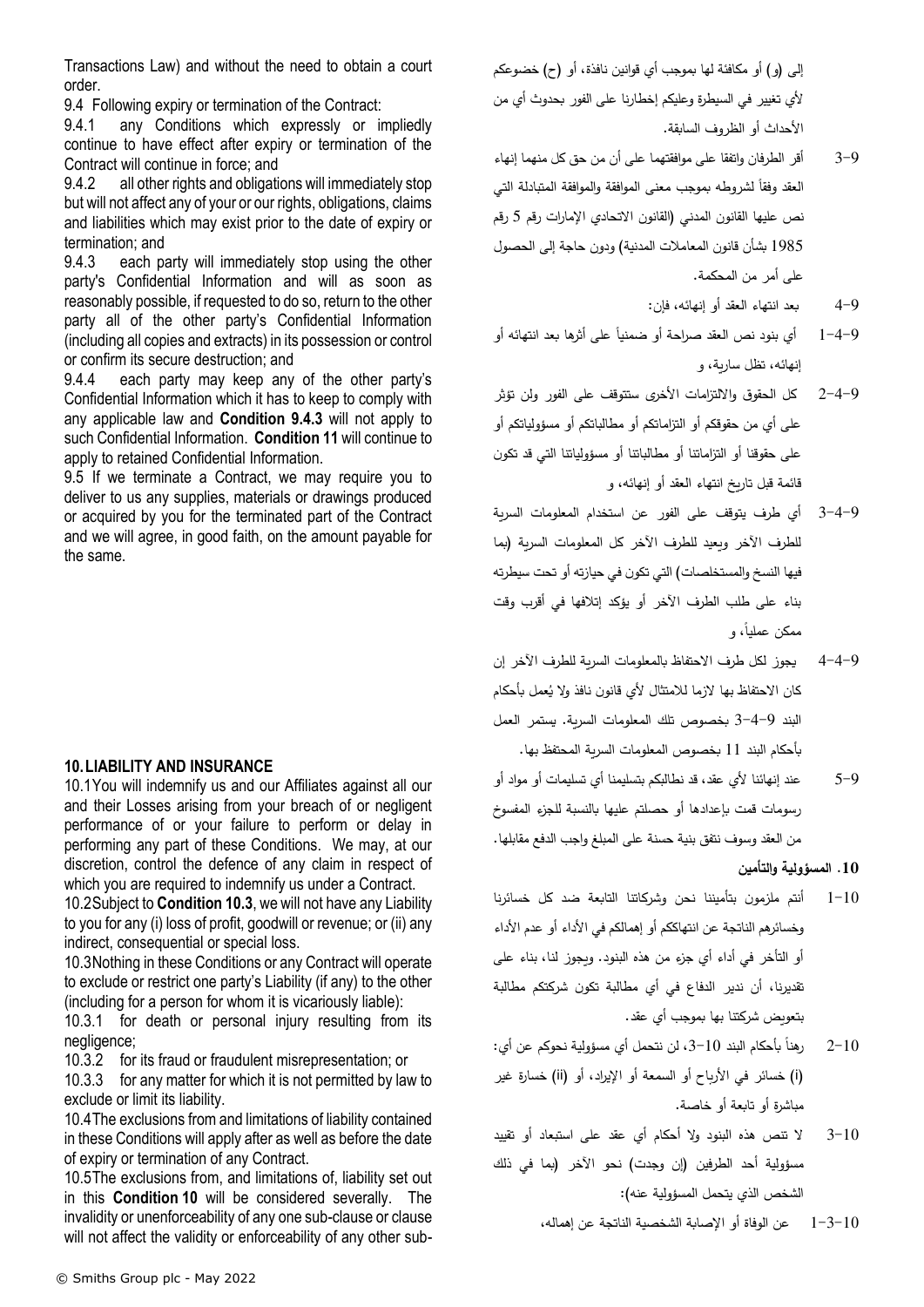10.6You will have satisfactory insurance cover with a reputable insurer to cover your obligations to us, including public liability insurance cover, cover for any potential liabilities arising from a Contract and any insurances required by law. You will provide evidence of your insurance coverage at our request.

## <span id="page-10-0"></span>**11.CONFIDENTIALITY**

11.1Except as set out in Condition [11.2,](#page-10-1) each party will:

11.1.1 only use the other party's Confidential Information for the purpose of performing its obligations and exercising its rights under the Contract;

11.1.2 keep the other party's Confidential Information secret, safe and secure; and

11.1.3 not disclose the other party's Confidential Information to any other person.

<span id="page-10-1"></span>11.2Each party may disclose the other party's Confidential Information:

11.2.1 to the extent required by law, any court of competent jurisdiction or the rules of any government or regulatory body; and

<span id="page-10-2"></span>11.2.2 to its officers, directors, employees and professional advisers and, in our case, our Affiliates, agents and sub-contractors, who need the Confidential Information in order for that party to perform its obligations and exercise its rights under the Contract. A party disclosing the other party's Confidential Information under **Condition [11.2.2](#page-10-2)** will make sure that each person to whom it discloses that Confidential Information is bound by obligations of confidentiality no less onerous than those set out in this **Condition [11](#page-10-0)**.

11.3Each party acknowledges and agrees that damages alone would not be an adequate remedy for breach of **Condition [11](#page-10-0)** by that party. Accordingly, the other party will be entitled, without having to prove special damages, to injunctive relief, equitable relief and/or specific performance for any breach or threatened breach of **Conditio[n 11](#page-10-0)** by the first party.

# <span id="page-10-3"></span>**12. ETHICAL CONDUCT**

12.1You will conduct your business ethically and lawfully and in accordance with our Supplier Code of Business Ethics [\(http://www.smiths.com/responsibility-supplier-code](http://www.smiths.com/responsibility-supplier-code-of-business-ethics.aspx)[of-business-ethics.aspx\)](http://www.smiths.com/responsibility-supplier-code-of-business-ethics.aspx) or an equivalent code of ethics. 12.2You represent and warrant that you and your

- 3-3-10 عن أي أمر ال يسمح له القانون باستبعاده أو بتقييد مسؤوليته نحوه.
- 4-10 سيتم تطبيق حدود المسؤولية والاستثناءات التي تنص عليها هذه البنود بعد وقبل تاريخ انتهاء أي عقد أو إنهائه.
- ُ 5-10 نظر في االستثناءات من المسؤولية الموضح في هذا البند ي 10 والقيود عليه كل على حدة وال يؤثر بطالن أي بند فرعي أو بند أصلي أو عدم قابليته للتطبيق على سريان أي بند فرعي أو أصلي آخر أو قابليته للتطبيق ويعتبر كل بند منفصل عن الآخر .
- 6-10 عليكم الحصول على تغطية تأمينية مرضية مع شركة تأمين ذات سمعة جيدة لتغطية التزاماتكم نحونا، بما فيها تغطية التأمين على المسؤولية العامة وتغطية أي التزامات محتملة تنشأ عن العقد وأي تأمينات ينص عليها القانون. وعليكم تقديم الدليل على تغطيتكم التأمينية بناء على طلبنا.

## **.11 السرية**

- 1-11 ما لم ينص البند 2-11 على غير ذلك، فإن كل طرف:
- 1-1-11 لن يستخدم المعلومات السرية للطرف اآلخر إال ألغراض أداء التزاماته وممارسة حقوقه بموجب هذا العقد،

2-1-11 سيحتفظ بسرية المعلومات السرية وسالمتها وأمنها، و

- 3-1-11 لن يفصح للغير عن المعلومات السرية الخاصة بالطرف اآلخر.
- 2-11 يجوز لكل من الطرفين اإلفصاح عن المعلومات السرية الخاصة بالطرف اآلخر:
- 1-2-11 بالقدر الذي ينص عليه القانون أو تنص عليه أي محكمة ذات اختصاص قضائي أو قواعد أي حكومة أو هيئة تنظيمية، و
- 2-2-11 لمسؤوليه ومديريه وموظفيه ومستشاريه المهنيين، وفي حالتنا، لشركاته التابعة ووكالئه ومقاوليه من الباطن الذي يحتاجون إلى المعلومات السربة ليؤدي ذلك الطرف التزاماته وبمارس حقوقه بموجب العقد. وعلى الطرف الذي يفصح عن المعلومات السرية الخاصة بالطرف اآلخر بموجب البند 2-2-11 التحقق من التزام كل شخص يفصح له عن المعلومات السرية بالتزامات الحفاظ على السرية بجهد ال يقل عن ذلك المذكور في هذا البند .11
- 3-11 أقر كل من الطرفين ووافق أن التعويضات وحدها لن تعتبر تدبيرا انتصافيا كافيا عن انتهاك البند 11 من ذلك الطرف. وبناء عليه، فإن الطرف اآلخر من حقه، دون حاجة إلى إثبات الأضرار الخاصة الحصول على تدبير انتصافي احترازي أو تدبير انتصافي عادل أو على حق األداء العيني فيما يتعلق بأي انتهاك فعلي أو مهدد به من الطرف األول للبند .11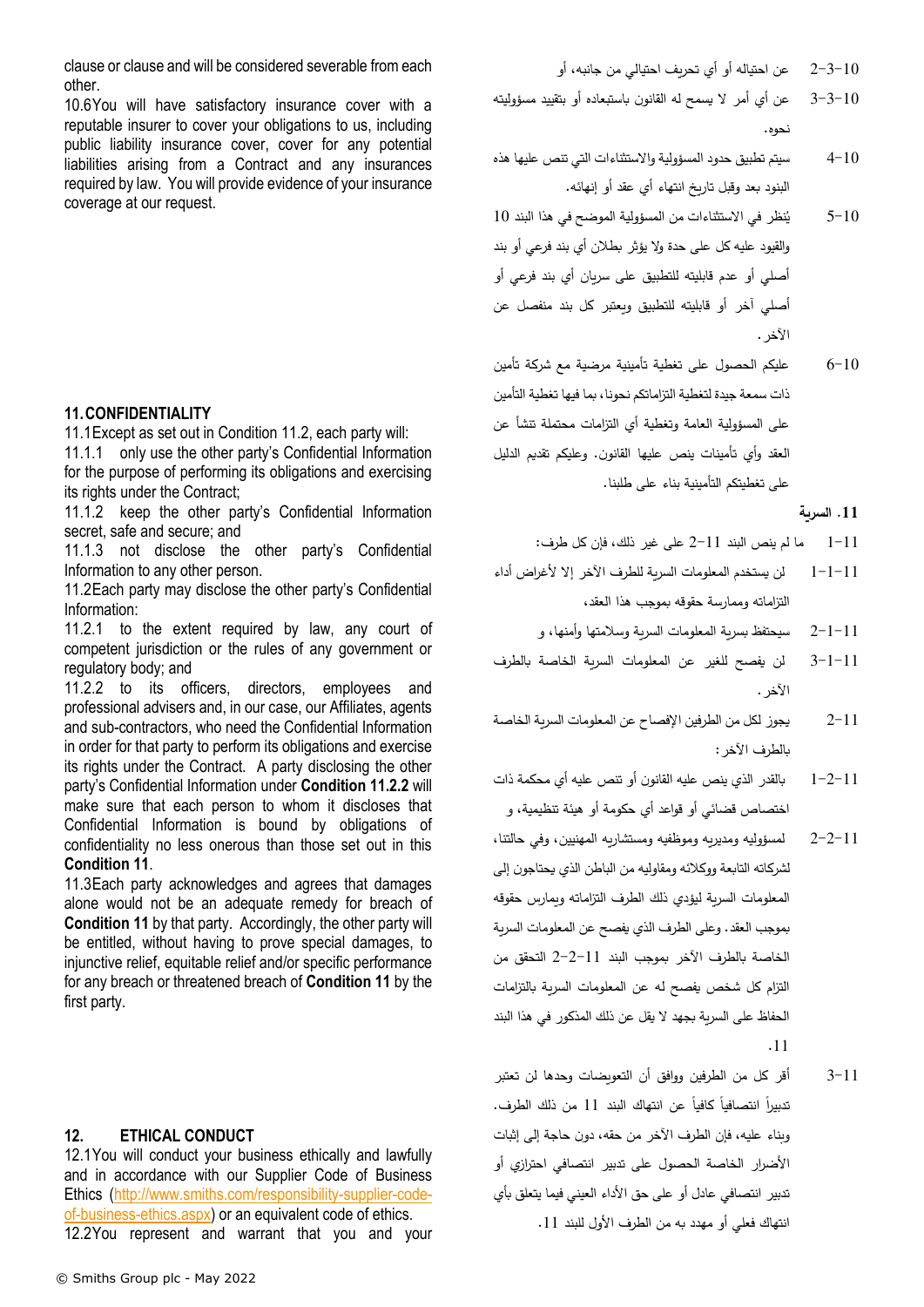#### **.12 السلوك األخالقي**

- 1-12 يستوجب عليكم أداء أعمالكم بما يتماشى مع األخالق والقانون وبموجب مدونة األخالق لدى المورد [\(http://www.smiths.com/responsibility-supplier-code-of-](http://www.smiths.com/responsibility-supplier-code-of-business-ethics.aspx) <u>business-ethics.aspx</u> أو أي مدونة أخلاق مكافئة لها.
	- 2-12 وأنتم تتعهدون وتضمنون عدم استخدامكم أو عدم استخدام $\sim 2$ مقاوليكم من الباطن ومورديكم أو السماح بأي ممارسات عمالية غير مقبولة مثل عمالة الأطفال أو العمالة الإجبارية أو العمل في ظروف غير مأمونة، باإلضافة إلى التزامكم لالمتثال لقوانين العمل وقوانين التوظيف واللوائح والمعايير واالتفاقيات السارية، بما في ذلك المبادئ التوجيهية لألمم المتحدة بشأن األعمال وحقوق الإنسان واتفاقيات منظمات العمل الدولية وأي قوانين مشابهة أو مكافئة معمول بها في االختصاص الذي سجلنا به شركتنا.
	- 3-12 وأنتم تقرون بموجب هذا العقد بعلمكم وموافقتكم على االمتثال لكل قوانين مكافحة الرشوة والفساد، بما فيها على سبيل المثال ال الحصر الأحكام السارية للقانون الاتحادي رقم 3 لعام 1987 بشأن إصدار قانون العقوبات وقانون مكافحة ممارسات الفساد األجنبية )واللوائح والتوجيهات ذات الصلة( وأي قوانين أخرى مشابهة أو مكافئة يُعمل بها في اختصاص تسجيل شركتنا.<br>.
	- 4-12 وأنتم تتعهدون وتضمنون تزويدنا نحن وشركاتنا التابعة بالمعادن من مصادر : (i) لا تسهم في الصراعات، و/أو (ii) تستفيد من المجموعات المسلحة أو تمولها في جمهورية الكونغو الديمقراطية أو أي دولة مجاورة وقد اعتمدتم سياسات وسياسات النزاعات وأنظمة إدارة المعادن وتلزمون مورديكم باعتمادها.
	- 5-12 عليكم السماح لنا وألي شخص نرشحه بالدخول إلى مقراتكم والتواصل مع عمالكم والوصول إلى أنظمتكم ودفاتركم وسجالتكم حسب طلبنا للتحقق من امتثالكم لهذا البند 12 ونحتفظ أيضا بحقنا في طرح التساؤالت والتحقق من تصرفاتكم حتى نرضى بامتثالكم لهذا البند 12 ومن حقنا أيضا قطع علاقة العمل معكم إن وجدنا أنكم أو أي من مسؤوليكم أو مديريكم أو موظفيكم قد انتهك أي جزء من هذا البند 12.
	- 6-12 نحن مطالبون بإثبات أن منتجاتنا واستخدامنا لبعض المواد يتوافق مع القوانين واللوائح )بما في ذلك القوانين واللوائح البيئية (والمعايير الدولية .عليك تزويدنا على الفور بالمعلومات واإلقرارات التي قد نطلبها بشكل معقول لتمكيننا من االمتثال لجميع القوانين واللوائح ،والمعايير المعمول بها ، بما في ذلك على سبيل المثال ال الحصر بيان المواد لمنتجات الصناعات الكهروتقنية والمنتجات 62474. IEC - المخصصة للصناعات الكهروتقنية

**.13 اإلخطارات** 

subcontractors and suppliers do not use or permit unacceptable labour practices, such as child or forced labour, or unsafe working conditions and comply with all applicable labour and employment laws, regulations, standards and conventions, including the UN's Guiding Principles on Business & Human Rights and the International Labor Organization's Conventions and any similar or equivalent laws applying in the jurisdiction in which we are registered.

12.3You hereby acknowledge that you are aware of, and agree to comply with all applicable anti-bribery and anticorruption laws, including but not limited to the applicable provisions of Federal Law No. 3 of 1987 concerning promulgating the penal code and the Foreign Corrupt Practices Act (FCPA) (and related regulation and guidance) and any similar or equivalent laws applying in the jurisdiction in which we are registered.

12.4You represent and warrant that you only supply minerals to us and our Affiliates from sources that do not (i) contribute to conflict; and/or (ii) benefit or finance armed groups in the Democratic Republic of Congo or any adjoining country. You have adopted, and require your suppliers of minerals to adopt, conflict mineral policies and management systems.

12.5You will permit us, and any person nominated by us, to have such access to your premises, personnel, systems, books and records as we may require to verify your compliance with this **Condition [12](#page-10-3)**. We also reserve the right to inquire and investigate your conduct to satisfy ourself of your compliance with this **Condition [12](#page-10-3)** and to discontinue a business relationship with you if you or any of your officers, directors or employees is found to have breached any part of this **Condition [12.](#page-10-3)** 

12.6 We are required to demonstrate that our products and our use of certain materials comply with laws and regulations (including environmental laws and regulations) and international standards. You will promptly provide us with information and declarations that we may reasonably request to enable us to comply with all applicable laws, regulations and standards, including but not limited to IEC 62474 – Material Declaration for Product of and for the Electrotechnical Industry.

## **13.NOTICE**

<span id="page-11-0"></span>13.1Notices and other communications provided for the purposes of a Contract will be in writing, in English and Arabic and delivered by courier or by hand to the relevant party's address as specified on the Order (or such other address which is notified to the other party in writing from time to time), in the case of a notice to us, marked for the attention of such person as we specify.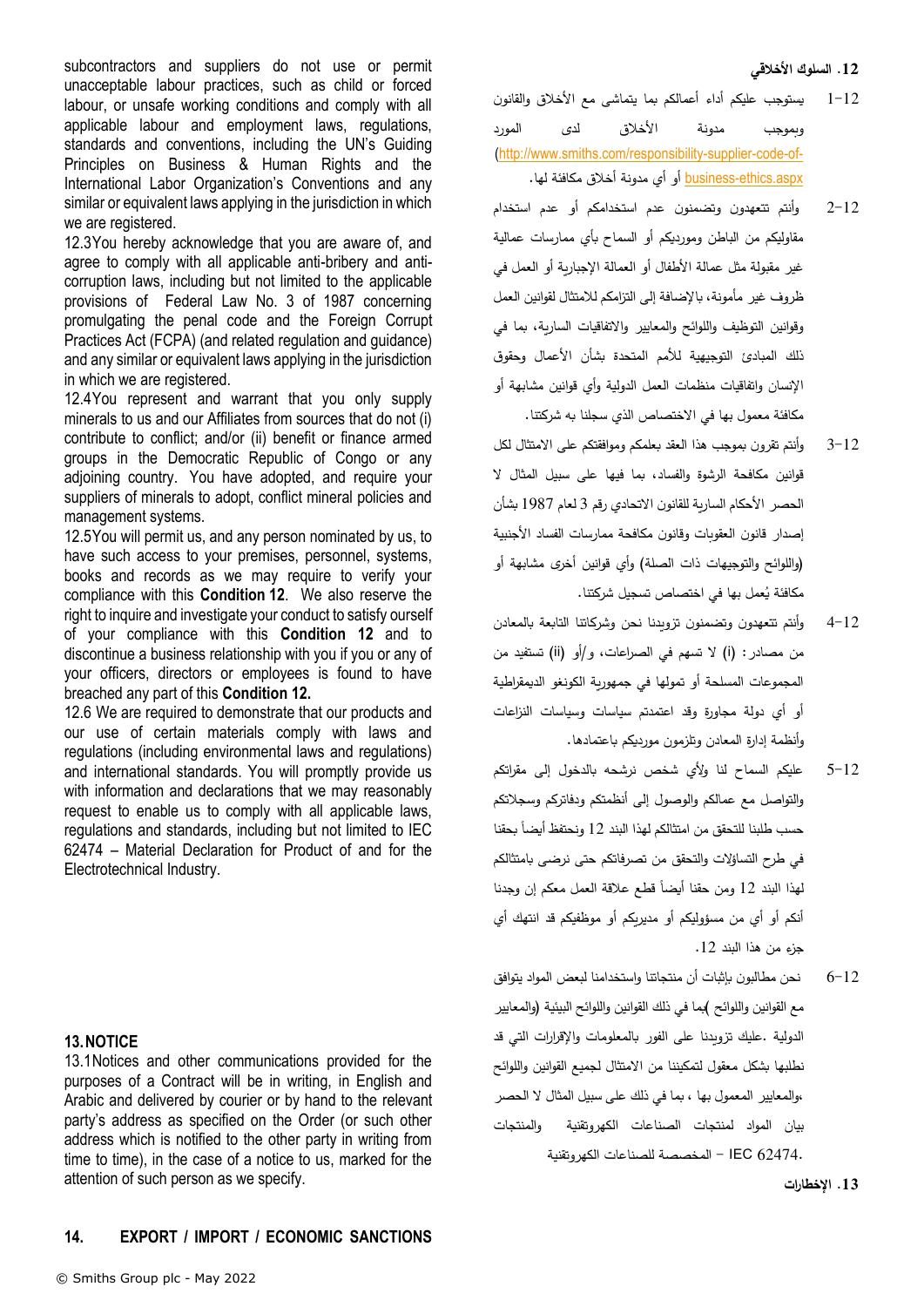## **CONTROLS**

14.1 You agree to comply with all applicable export controls and import and economic sanctions laws and regulations, including those of your country of incorporation, from where the Goods will be supplied, where the Goods will be received and any other relevant jurisdiction. You will also obtain, as required, and comply with all applicable government authorizations and their provisos in supplying the Goods. Without limiting the foregoing, you will not transfer any export controlled item, data or services provided by us in relation to the Contract, to include transfer to any persons, including those persons employed by or associated with, or under contract to you or you lower-tier suppliers, without the authority of an applicable licence, exemption or exception.

14.2 You will provide to us all information necessary to support any regulatory or government authorization requirements we have regarding the Goods.

14.3 You will indemnify us and our Affiliates for all Losses arising out of any breach by you of this Claus[e 14.](#page-11-0)

## **15.GENERAL**

<span id="page-12-0"></span>15.1The Contract constitutes the entire agreement between the parties and supersedes any prior agreement or arrangement in respect of its subject matter and:

15.1.1 neither party has entered into the Contract in reliance upon, and it will have no remedy in respect of, any misrepresentation, representation or statement (whether made by the other party or any other person and whether made by the first party or any other person) which is not expressly set out in the Contract; and

15.1.2 nothing in **Condition [15.1](#page-12-0)** will limit or exclude the liability of any person for fraud or fraudulent misrepresentation.

15.2 A party's delay in exercising, partial exercising or failure to exercise a right or remedy under the Contract will not constitute a waiver of, or prevent or restrict future exercise of, that or any other right or remedy. A waiver of any right, remedy, breach or default will only be valid if it is in writing and signed by the party giving it.

15.3If any term of the Contract is found by any court or body or authority of competent jurisdiction to be illegal, unlawful, void or unenforceable, such term will be deemed to be severed from the Contract and this will not affect the remainder of the Contract which will continue in full force and effect.

15.4Except to the extent otherwise specified in these Conditions, variations to the Contract must be agreed in writing and signed by both parties.

15.5No partnership, agency or joint venture between the parties will be created by the Contract.

15.6Each party agrees that it is an independent contractor and is entering into the Contract as principal and not as agent for or for the benefit of any other person.

<span id="page-12-1"></span>15.7Each of our Affiliates will be entitled to enforce in their

- 1–13 تُرسِل الإخطارات والمراسلات الأخرى المقدمة لأغراض العقد كتابة باللغتين الإنجليزية والعربية وتُسلم عن طريق شركات النقل أو يدا بيد إلى عنوان الطرف ذي الصلة حسب المواصفات المذكورة في أمر الشراء (أو على أي عنوان آخر يُخطر به الطرف الآخر كتابة، من وقت لآخر ) وإن كان الإخطار إلينا، فإنه يعنون لعناية الشخص الذي نحدده.
	- **.14 ضوابط الصادرات/ التسليمات/ العقوبات االقتصادية**
- 1-14 لقد وافقتم على االمتثال لكل ضوابط الصادرات والواردات والعقوبات االقتصادية السارية بموجب القوانين واللوائح، بما فيها تلك السارية في دولة تأسيس شركتكم والدولة التي تُورد منها السلع والدولة التي ُسلّم إليها السلع وأي اختصاص آخر ذي صلة مع حصولكم ت أيضا- عند الضرورة- على كل التفويضات الحكومية الالزمة ً والامتثال بها وبفقراتها الشرطية عند توريد السلع. ودون قصر لعمومية ما سبق، فإنكم لن تتنازلون عن أي بند خاضع للتصدير أو أي بيانات أو خدمات خاضعة للتصدير نقدمها لكم بخصوص العقد وبشمل ذلك التنازل لأي شخص بما فيه الأشخاص المعينين لديكم أو المرتبطين بكم أو المتعاقدين معكم أو مورديكم في الطبقة األدنى، دون حق في الحصول على الرخصة السارية أو اإلعفاء أو االستثناء.
- 2-14 يستوجب عليكم تزويدنا بكل المعلومات الالزمة لدعم أي متطلبات تفويض تنظيمية أو حكومية تكون لدينا بخصوص السلع.
- 3–14 ٪ يستوجب عليكم تأميننا تأميناً تعويضياً نحن وشركاتنا التابعة عن كل الخسائر الناشئة عن أي انتهاك من طرفكم لهذا البند .14

**.15 أحكام عامة** 

- 1-15 يمثل هذا العقد االتفاق التام بين أطرافه ويلغي أي اتفاق أو ترتيب سابق بشأن موضوعه، و
- 1−1−15 لم يحرر أي من الطرفين أي عقد اعتمادا على أي تحريف أو تعهد أو بيان وال يكون له أي حق في التعويضات بشأن أي مما ذكر (سواء صدر عن الطرف الأخر أو أي شخص غيره أو عن الطرف الأول أو أي من الأشخاص الآخرين) لا ينص عليه العقد، و
- 2-1-15 ال ينص البند 1-15 على أي حكم يقيد أو يستبعد مسؤولية أي شخص عن االحتيال أو البيانات الكاذبة.
- 2-15 ال يمثل تأخر أحد الطرفين في ممارسة حقه أو مطالبته بالتعويضات بموجب هذا العقد، ممارسة كلية أو جزئية، أو عدم ممارسة ذلك الحق أو المطالبة بالتعويضات، كليا أو جزئيا، تنازلا عنه وال يمنعه أو يقيد ممارسته المستقبلية لذلك الحق أو التدبير االنتصافي وال يكون التنازل عن أي حق أو مطالبة بالتعويضات أو انتهاك أو تعثر ساريا إلا إذا كان مكتوبا وموقعا من الطرف الذي قدمه.